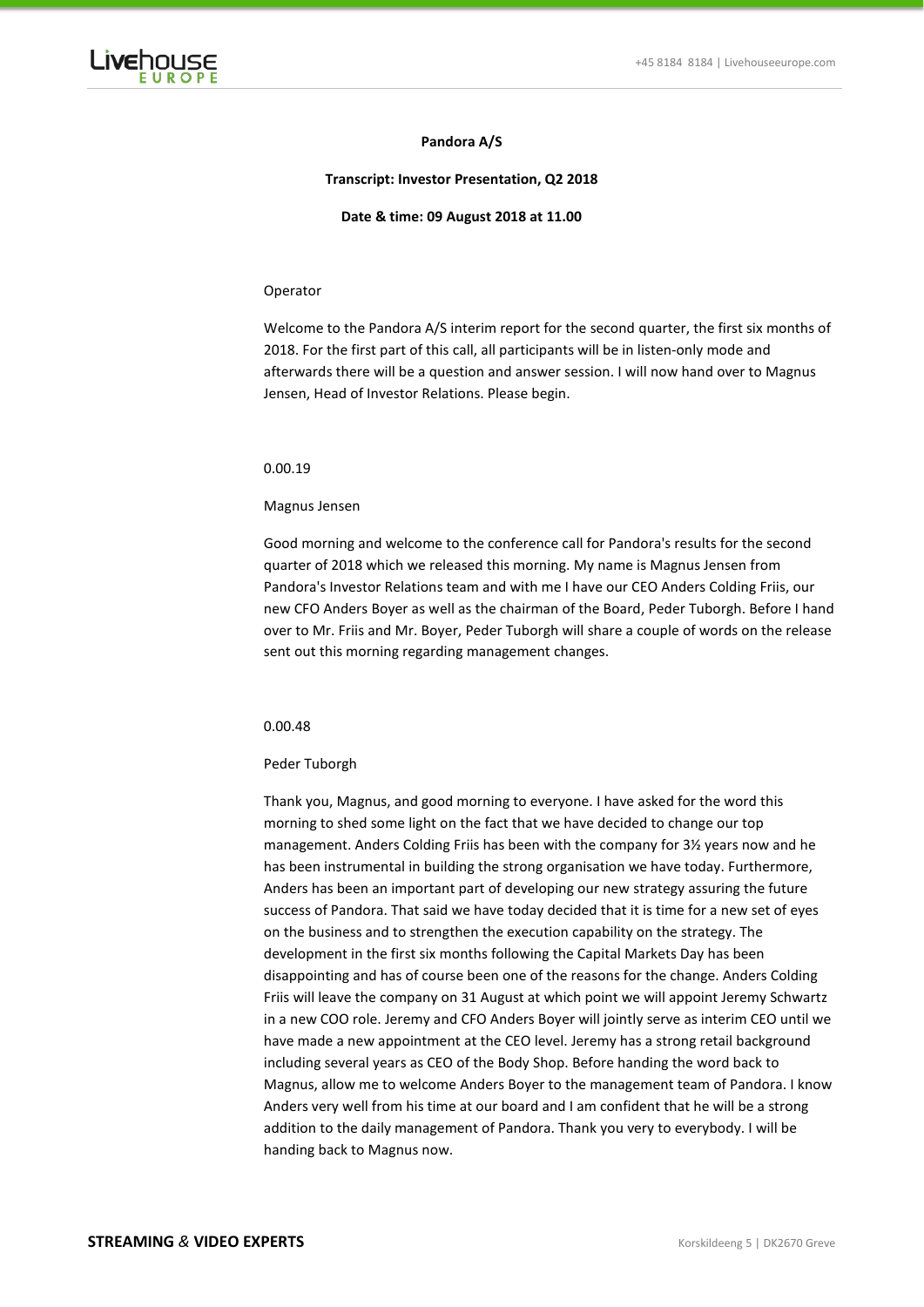

## 0.02.21

Magnus Jensen

Thank you, Peder. I now hand the word to Anders Colding Friis but before I do I would like to point your attention to the disclaimer on page 2. Now please turn to slide 3. Anders, please.

# 0.02.34

# Anders Colding Friis

Good morning everyone and thank you for joining the call this morning. The second quarter came in below our expectations. Revenue growth was 4% in local currency and 8% adjusted for the one-off last year of DKK 200 million related to the change in return policy in the US. Growth was supported by our new launches. However, for both new and older collections, the charms category is not increasing to the level we had expected. I will come back to that later in this presentation.

# Our eSTORE continued the strong development from the first quarter while revenue from Wholesale declined due to reduction of inventory, acquisition of stores and the one-off in the US.

We will show later that the impact of the inventory reduction is significant. Looking across the regions, we saw good improvement in our Chinese business as a result of our targeted initiatives. Italy, on the contrary, had a weak quarter on the back of a strong performance through many years. The drop in Italy was caused by negative like-for-like figures as well as inventory reductions in the wholesale network. Finally, the US had a strong underlying performance for the quarter. The EBITDA margin was 31.1% and was impacted by the lower than anticipated growth in the quarter.

Please turn to slide no. 4. As you saw Monday, we have decided to adjust our full-year guidance for 2018. We adjusted the expected revenue growth for 2018 to 4-7% in local currency from previously 7-10%. This mainly reflects a weaker than anticipated development in charms which we expect to continue. We also expect further impact from changes in inventory levels across our wholesale channel and we have seen a weaker than anticipated development in July. We have also our guidance for EBITDA. This is a consequence of the lower growth, a higher share of revenue from PANDORA Rose and PANDORA Shine and longer production time for our new more advanced products. We now expect the EBITDA margin to be approximately 32% instead of the previously guided approximately 35%. CAPEX is still expected to represent approximately 5% of revenue. The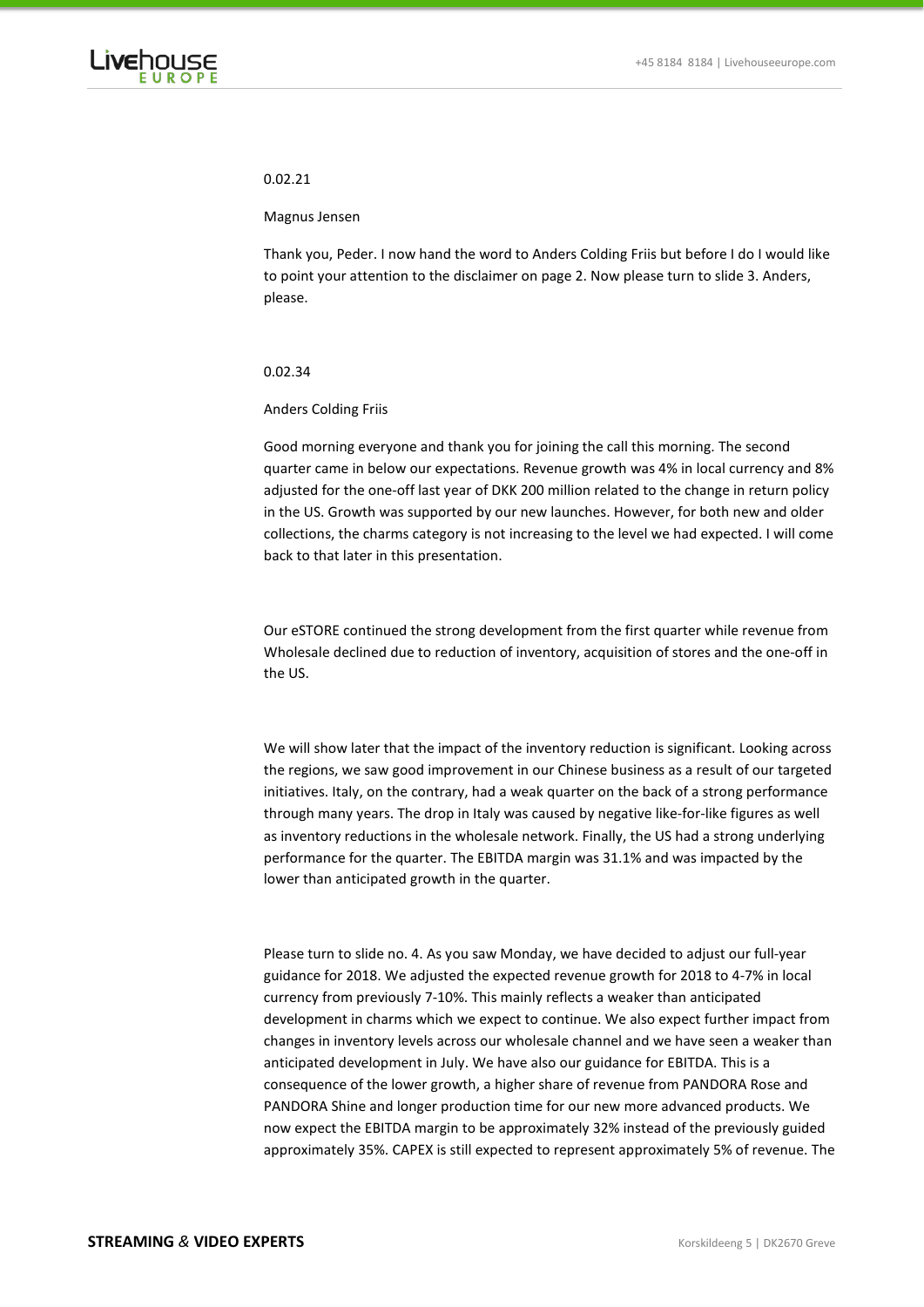

number of store openings is now expected to be around 250 and we anticipate a tailwind from acquisition of around DKK 1.4 billion.

Looking at the second half of the year, we expect Q3 to be the weaker of the two quarters. Growth for the third quarter is expected to be below the guided range for the year. The main reason is that the tailwind from acquisitions will be heavily skewed towards Q4 and that we expect an impact from changes in inventory levels across our wholesale channel which we also saw in the second quarter. Finally, the EBITDA margin in the third quarter is expected to be below the full-year expectations. This is due to the lower revenue and because Q3 will be impacted by one-off costs of around DKK 50 million related to the organisational changes we announced earlier this week.

Now please turn to slide no. 5. One of the reasons for the change in guidance is that we have been too optimistic about the impact of our new products in our charms revenue. Although the new collections have been well received, we do not see a change in the momentum for our charms category. Charms launched as part of our new collections are performing on par with our base collection of charms. Additionally, we are seeing a change in consumer demand pattern for our original charm concept, PANDORA Moments.

Bracelets continue to be in high demand and developing well but we are seeing a graduate shift where consumers prefer a simpler look with fewer charms on the bracelets. Where they used to wear 6 or 7 charms on the bracelet, they now typically wear 5. This is reflected in our result for the first half of 2018 where we see a continued strong development for bracelets but a slowdown in charms.

Now please turn to slide no. 6. At the Capital Markets Day in January, we talked about the development of a broader range of charms and bracelet platforms to support the development of the category and attract new consumers to our brand. Further, we also highlighted the importance of developing the new jewellery categories. In October we will launch the first new platform. We have named it PANDORA Reflections. The new concept will initially consist of around 20 design variations, and we will add around 40 more during the rest of year. Reflections will be launched in all regions in all concept stores and the eSTORE.

We are growing rings, earrings and necklaces and we will continue to strengthen the development of these categories with more products and marketing support. It is worth noting that we have increased the share of revenue from these three categories from 21% in Q2 of 2016 to 23% last year and now 27% in this quarter. This is as testimony to our ability to expand our business outside of charms and bracelets. Leveraging the brand and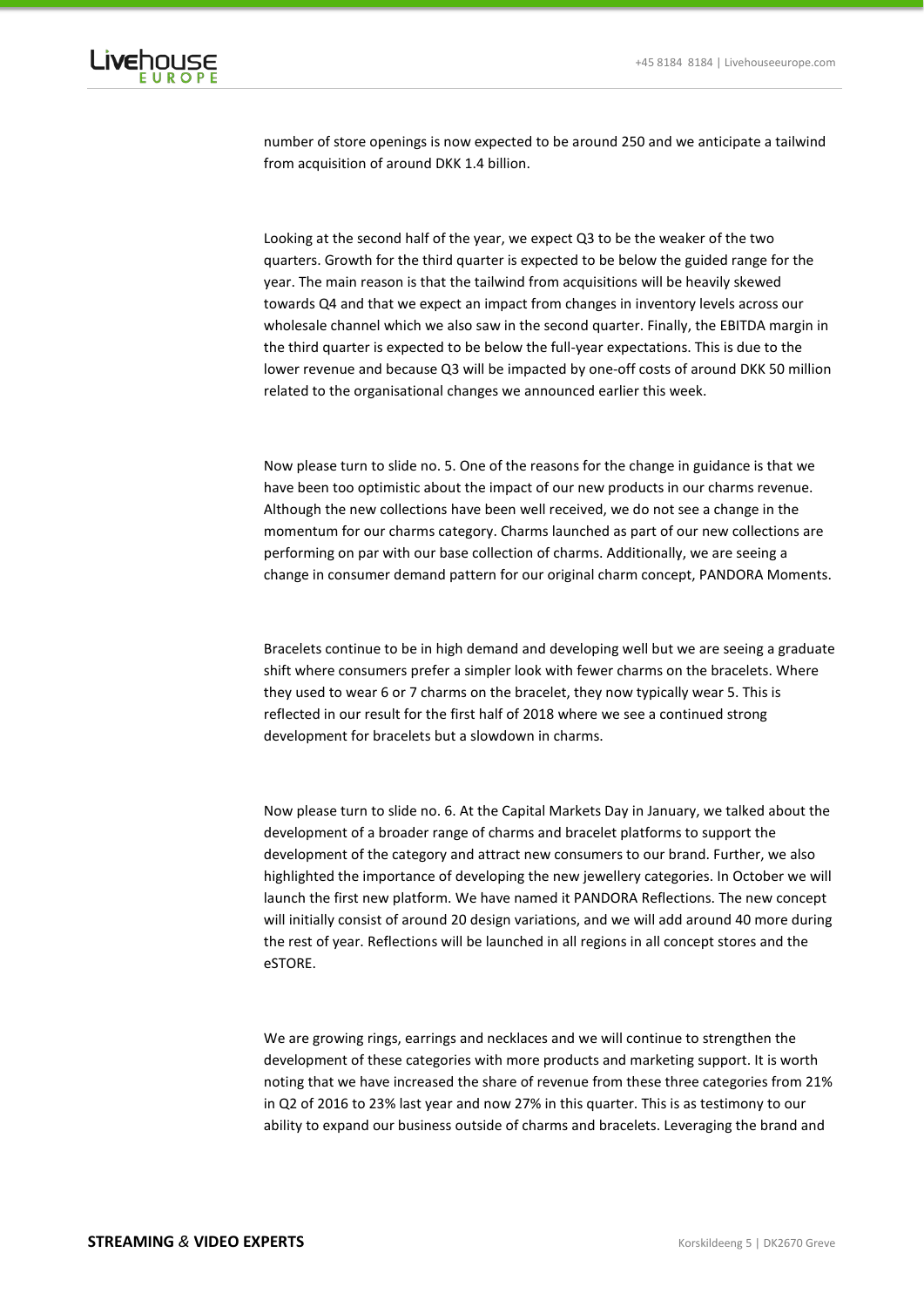

our infrastructure. In the second half of the year, we will launch around 100 new products in these categories. That is up from 75 last year.

Now please turn to slide no. 7. Due to the more advanced and innovative nature of our new collection, production of new designs is expected to be more time consuming than planned. To put this into context, the new products have an average production time of around 50% more. This will have a negative impact on our gross margin when we look ahead.

Furthermore, we see a high demand for our plated products Shine and Rose. This supports our top line and earnings in kroner but also has a consequence for our gross margin as these collections are less profitable percentage-wise.

To keep our industry-leading profitability, we are implementing a number of cost initiatives.

Please turn to slide 8. The 300 million procurement programme which we announced in connection with the Capital Markets Day is progressing well. We now aim to realise additional savings around DKK 200 million with effect from 2019.

Some of the areas where we have identified cost savings are travel, IT and packaging. We are also taking steps to make our organisation more efficient by optimising global processes and freeing of resources. This will include around 400 redundancies which we announced Tuesday. All of the positions are white collar. This will provide cost savings of around DKK 150 million from 2019 and onwards. The associated severance costs will be booked in the third quarter with an estimated impact of around DKK 50 million.

Now please turn to slide no. 9. Before we move on to the quarter, let me just emphasise that our long-term strategy presented in January remains intact as are the ambitions presented at the Capital Markets Day. We maintain a strong focus on innovating the product portfolio, strengthening the brand, gaining control of the retail channel and improving our manufacturing capabilities. This is providing a strong foundation for the future.

Please turn to slide 10. Before we start commenting on the financials for the quarter, let me highlight an addition to our financial reporting. To increase the transparency in our reporting and to meet a strong wish from investors, we have decided to include more likefor-like numbers. Starting today, we disclose total like-for-like sales-out growth for the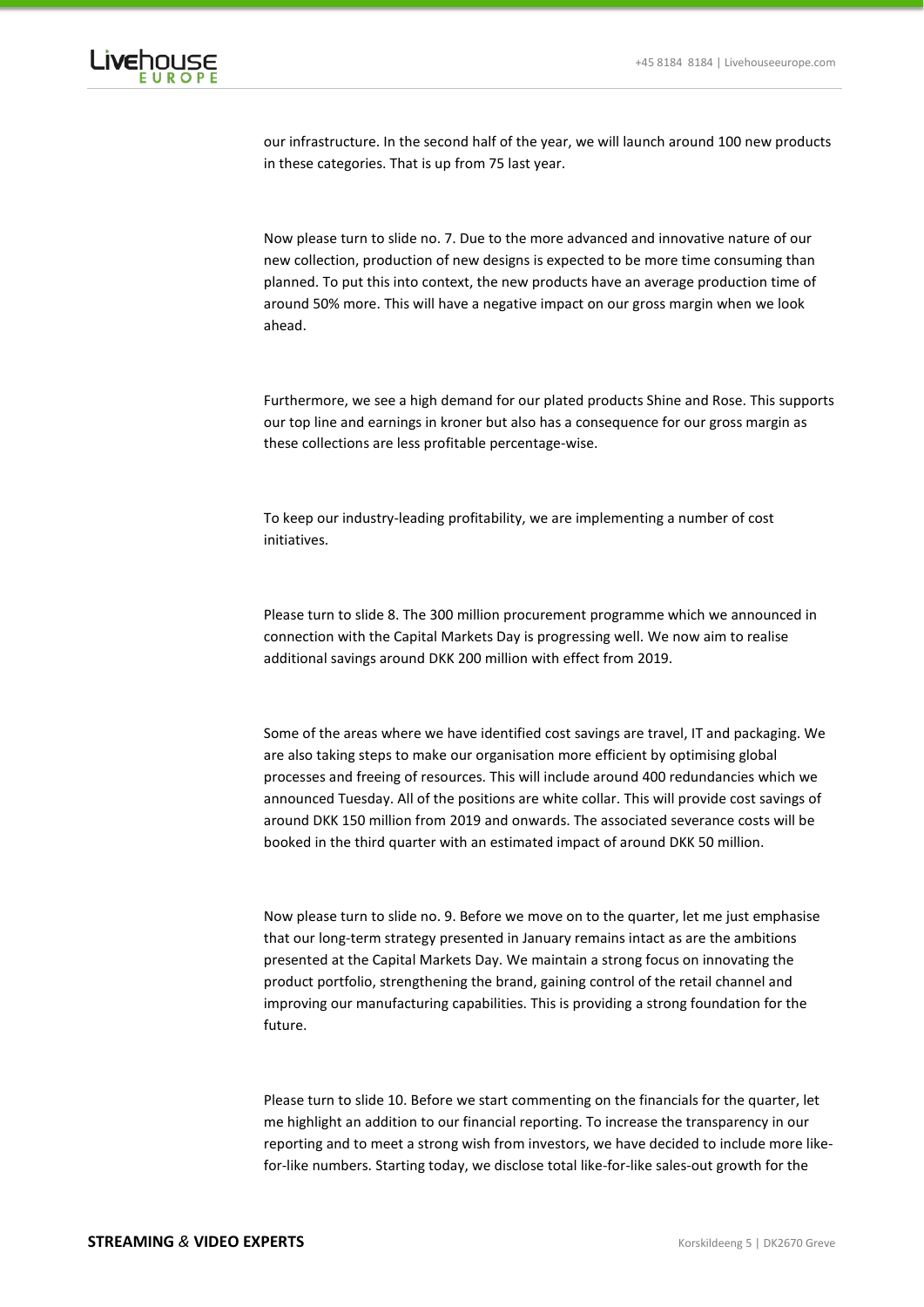

Group and for our 7 largest markets. The total like-for-like includes PANDORA owned concept stores, eSTORE as well as Franchise and 3rd party distributor concept stores. We will continue to report a retail like-for-like number for the PANDORA owned concept stores plus the eSTORE, but we will stop reporting like-for-like for the US as we now report a total number for the US. We hope that you will find this information valuable. The total like-for-like number covers approximately 75% of our reported revenue.

Now please turn to slide no. 11. Revenue from the second quarter was DKK 4.8 billion and increased 4% in local currency compared to the second quarter of last year. Adjusting for the one-off last year related to returns in the US, group revenue increased 8% in local currency.

As mentioned in the introduction, revenue growth in the quarter was also impacted by a reduction of inventories in the wholesale channel. As you can probably triangulate by looking at our numbers the reduction is around DKK 200 million in franchise stores. This is a healthy thing for the business although it obviously impacts growth negatively in the quarter when it happens. Growth was mainly driven by the eSTORE, concept store openings and acquisitions leading to an increase in revenue from PANDORA owned retail of 43%. Revenue from Wholesale was down 27%. Total like-for-like improved sequentially to -1% compared to -5% in the first quarter. Retail like-for-like was 3% flat compared to the first quarter. The EBITDA margin was 31.1% and was impacted by lower than expected growth in the quarter. The free cash flow improved to DKK 1.1 billion and we returned a similar amount to our shareholders in the quarter through our ongoing share buy-back programme.

Please turn to slide 12. Across most categories, our new product collections performed well. This supports our view that a renewed and more innovative product assortment remains a cornerstone for the development of our business. However, as mentioned earlier, the new charms have not been sufficient to change the momentum in that category. Bracelets and products in other categories are performing very well with likefor-like of 30 and 17% respectively compared to the same collections last year. Charms like-for-like was -10 and total like-for-like growth for the new collections was 2%.

As mentioned earlier, the PANDORA Shine and the PANDORA Rose collections are strong drivers of the growth. Together, they now represent around 20% of sales out. PANDORA Shine is already 5% of sales out while Rose continues its strong growth and now represents 15% of sales out.

Please turn to slide 13. Revenue from charms was DKK 2.6 billion, a decrease of 7% in local currency. Adjusted for the one-off last year, charms decreased 3%. The category was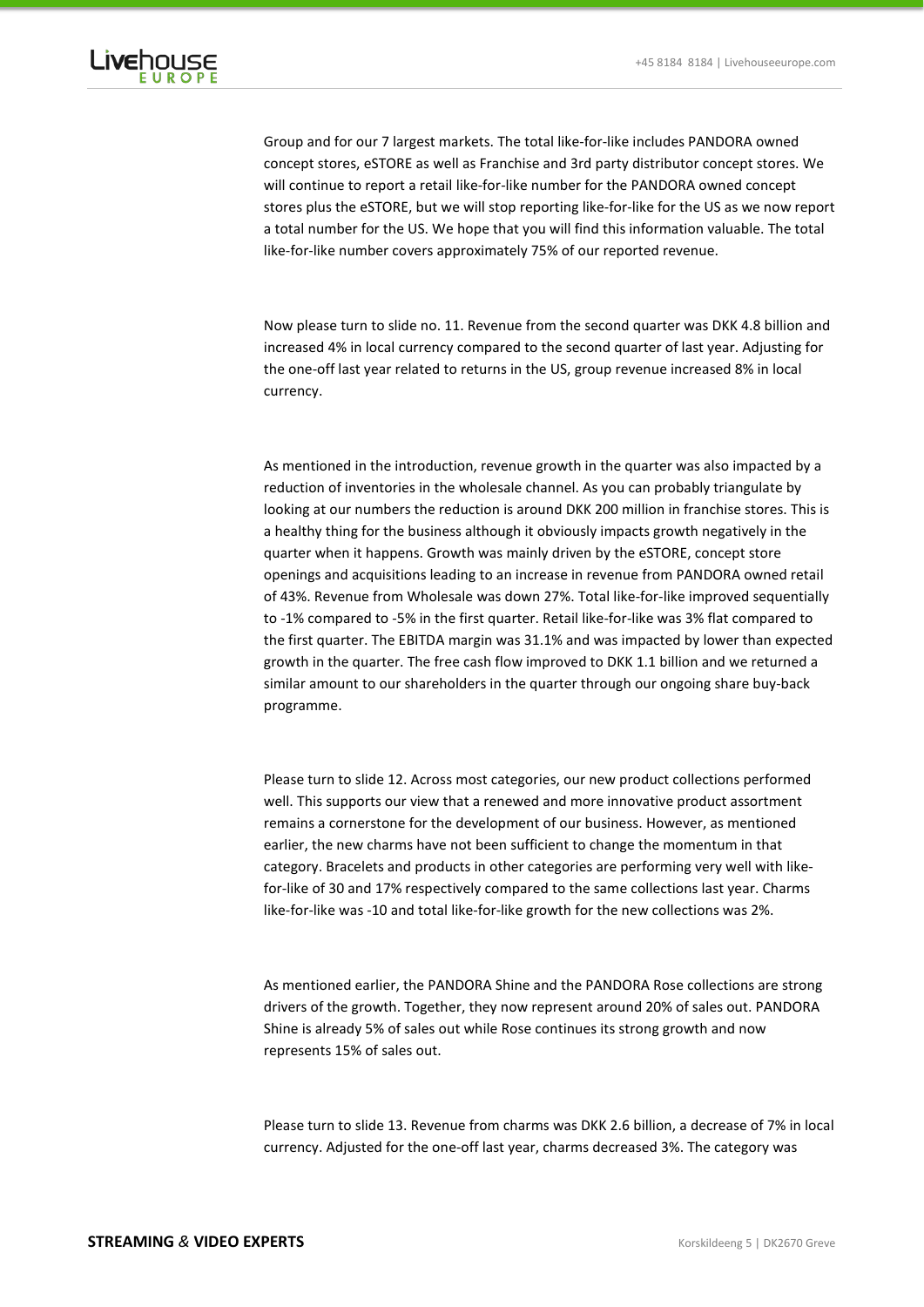

impacted by the earlier mentioned challenges we see with charms. Revenue from bracelets increased 10% in local currency supported by the launch of several new bracelets. And growth in bracelets has in fact been in double-digit figures the last several quarters. The other product categories all delivered solid performance in the quarter and increased to 27% of revenue, up 4 percentage points since last year. Rings have improved. A demand for earrings and neckwear remains strong. The three categories delivered local currency growth of 14, 21 and 56%, respectively.

Now please turn to slide no. 14. Looking at the strong development in the eSTORE, we find it meaningful to increase our ambitions for the eSTORE and we now see revenue from online representing more than 15% of revenue in 2022 compared to 10-15% as represented at the Capital Markets Day.

Even though we see better than expected performance in the eSTORE, we still also see many opportunities to improve and expand our physical store network. As mentioned, we now expect to open 250 concept stores in 2018. Looking at the period from 2018 to 2022, we see a potential of up 1,000 store openings. As illustrated on the slide, around 550 of the 1,000 stores are planned to be opened in white space areas with no or very few current Pandora stores. This includes stores in for example China, Mexico and Turkey. Around 250 stores are planned to be opened in semi-penetrated areas where we see pockets of white space. Spain, Italy and France are good examples of countries in this category. Finally, around 200 stores are planned to be opened in penetrated areas like the US and Germany. We will always monitor and reassess closely as we progress to ensure that demand is not already covered by eSTORE or some other concept stores. The same goes for acquisitions of stores where we continuously evaluate if any given acquisition makes financial sense.

Now please turn to slide no. 15. Looking across the different channels, we increased revenue in PANDORA owned retail by 43% in local currency. Retail now represents 57% of our total revenue compared to 42% in the same quarter of last year. Growth was driven by network expansion of 23% and the acquisition of stores which added another 18%. Retail like-for-like for the quarter was 3%, up from 0 in Q1.

Revenue from franchise concept stores decreased 30% in local currency. Adjusting for the one-off last year related to sales returned and the acquisition of stores, revenue through concept stores decreased 16%. The negative development was driven by a reduction of inventory in the channel and negative like-for-like. Revenue from other points of sale in the wholesale channel decreased 23% in local currency. This was caused by a negative development in the US and Italy where we have seen some destocking in the quarter. This channel only represented 16% of sales in the quarter.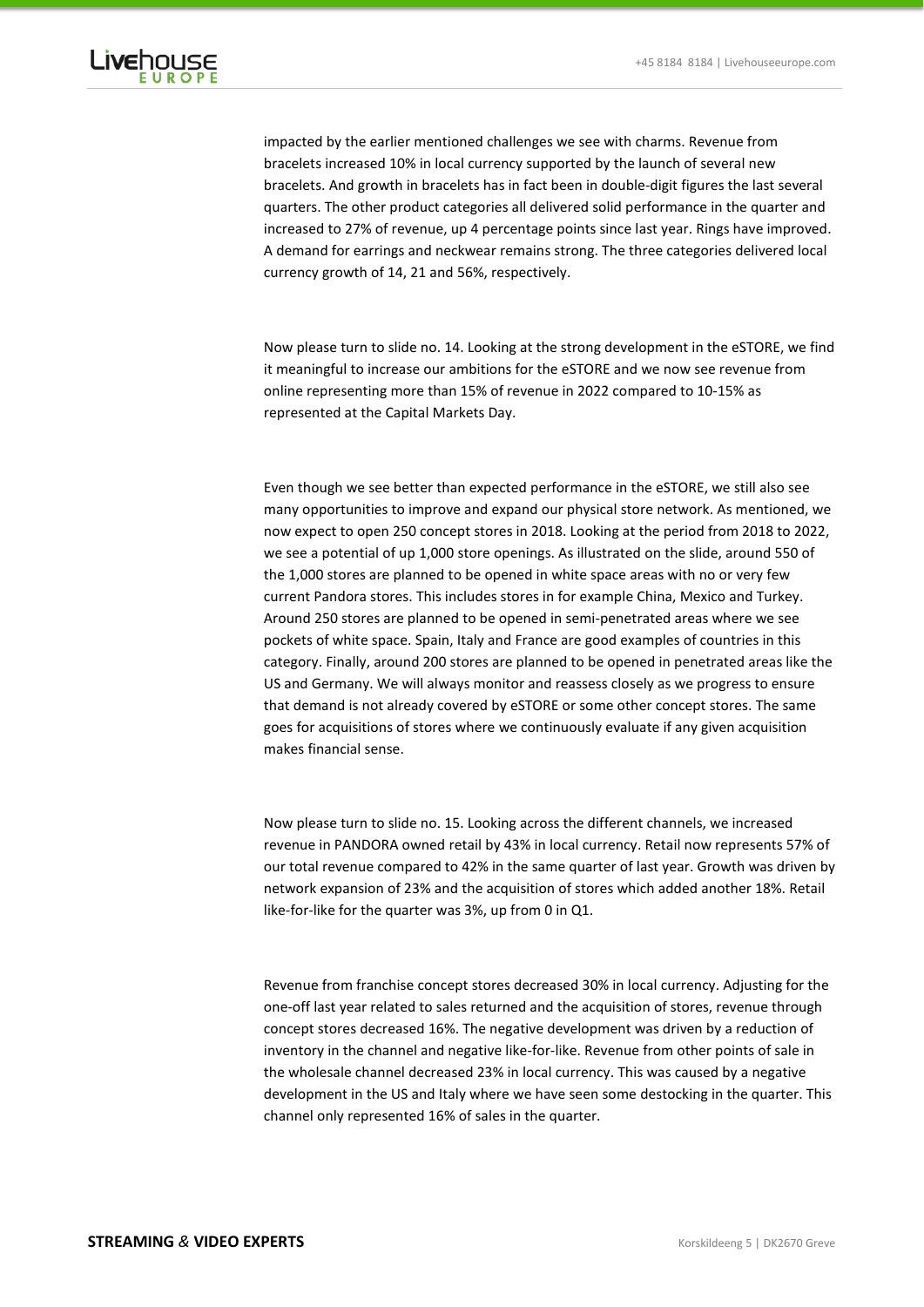

Revenue from 3rd party distributors increased 1% in local currency. If we exclude Spain, Belgium and South Africa, where we have taken over distribution, revenue from 3rd party distributors actually increased by 22%. This was mainly thanks to an improvement in some of our Southeast Asian markets as well as in Russia.

Now please turn to the next slide where I will talk you through the geographic performance starting with Italy and China. Following a strong development in Italy, revenue decreased 7% in the quarter. Our brand remains strong in Italy but a couple of factors impacted our business. Revenue from our concept store network increased 26% but underlying we saw a 7% decline in total like-for-like numbers due to the development in charms. The growth in the concept store network was offset by a weak development in our other points of sale where revenue declined 39%. This was mainly due to a reduction of wholesale inventory, lower sales out and store closings. 33 other points of sale have been closed in the last 12 months. To support the development in Italy, we are opening stores in the territories with limited Pandora presence while also strengthening our growing online channel. However, short-term we expect like-for-like to remain negative due to the negative charm development. This is also the trend so far in the third quarter.

Now please turn to slide 17. Following a weak start to the year in China, we improved our Chinese business in the second quarter. Revenue increased 29% in local currency for the quarter with total like-for-like improving sequentially from -14 to +1%. The improved performance comes from a combination of an improved physical network and a strong online performance. We have done a number of things to restore growth in China. We have increased our marketing spend with a focus on building awareness. We have improved our in-store execution with more training, better staff incentives and more product activations. And finally, we are working to reduce the grey market trading. The most important step was taken in July where we reduced our prices in China to align them with the prices in the near region and reduce the gap to other regions. We are not through the woods in China, but we are encouraged by the progress we have seen throughout the quarter. So far in the third quarter, we have seen a mixed development. However, most of the sales in China will be generated in August and September with Chinese Valentine's and the launch of the autumn collection coming up.

Please turn to slide no. 18. Looking at the three regions, revenue from America decreased 6% in local currency to DKK 1.5 billion, primarily due to the US which was impacted by the one-off that we mentioned earlier. Adjusted for that, America was up 6% in local currency. The US remains a challenging market, but we are generally happy with the development and the progress we are making. Revenue in the US decreased 12% in local currency corresponding to an increase of 4% adjusted for the one-off last year. The positive underlying development was driven by our branded network. The total like-for-like growth in the US was 3%. The improved performance was a result of an increase in-store, traffic driven by relevant in-store activities and new products. All the points of sale in the US continue to be challenged.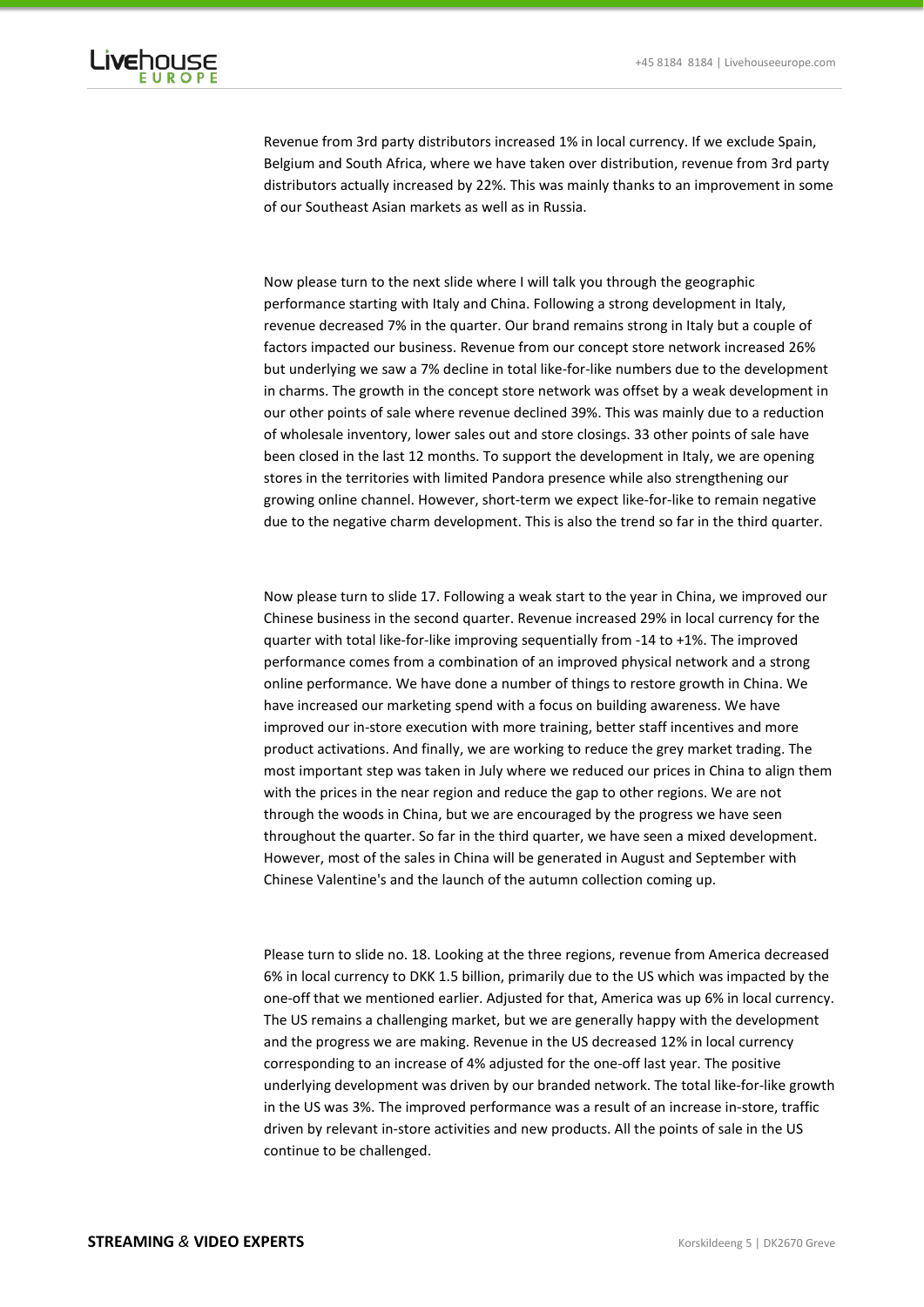

Our business in Latin America continues to be a priority area and in the quarter we opened our first store in Argentina. Revenue from the region increased 31% and it is now representing 80% of revenue from the Americas. EMEA generated revenue of DKK 2.2 billion corresponding to an increase of 8% in local currency. The increase was mainly driven by store acquisitions which added DKK 210 million to revenue in EMEA of which DKK 100 million was related to Spain. Revenue in Asia-Pacific was DKK 1.1 billion, an increase of 11% in local currency. This was driven by improved development in China as revenue from Australia declined 15% in local currency for the quarter. Australia was impacted by declining revenue from charms and a continued decline in revenue from Chinese consumers and tourists in general.

With this, I hand over Anders Boyer who will take you through the P&L and the balance sheet.

# 0.23.29

### Anders Boyer

Thank you Anders but just before we go on to the next slide, I would like to say that this is obviously a very difficult quarter for Pandora and a much more turbulent start as a CFO than I had envisaged. But I just want to say two things before going into a couple of more details on the second quarter. I said yes to become the CFO of Pandora because I do see great opportunities for the company to generate value. And I don't say that as a complete outsider because, as you know, I have been on the board of Pandora since 2012. But actually it has been a difficult period for our investors and this quarter is no exception but for whatever it is worth in a turbulent week like this, I want to say that Pandora is here to stay. Pandora is not a fad. I know it is a strong statement, but we don't or I don't see anything to the contrary when we look into the numbers. Absolutely, yes, we have our share of struggles and we need to execute faster and execute more effectively on our strategy, but when we look behind all the numbers our total like-for-like was -1% in the second quarter and -3% in the first half. That is a negative number but things are not falling apart. We have a strong brand. We have strong manufacturing capabilities. We have strong innovation capabilities and we have a strong global network. And that is a strong platform to come back on a track where we create shareholder value including increasing the revenue that we have in the other categories.

And secondly and much more concretely, I hope that you appreciate that today we also give you the total like-for-like numbers, not just at group level, but also on the 7 major markets and we hope, as Anders said, that this will help you better understand the development in our business but you also see that we will give you some additional insight into the DSO development and hopefully that also mitigates or explains some of the concerns that you have understandably had on that KBI.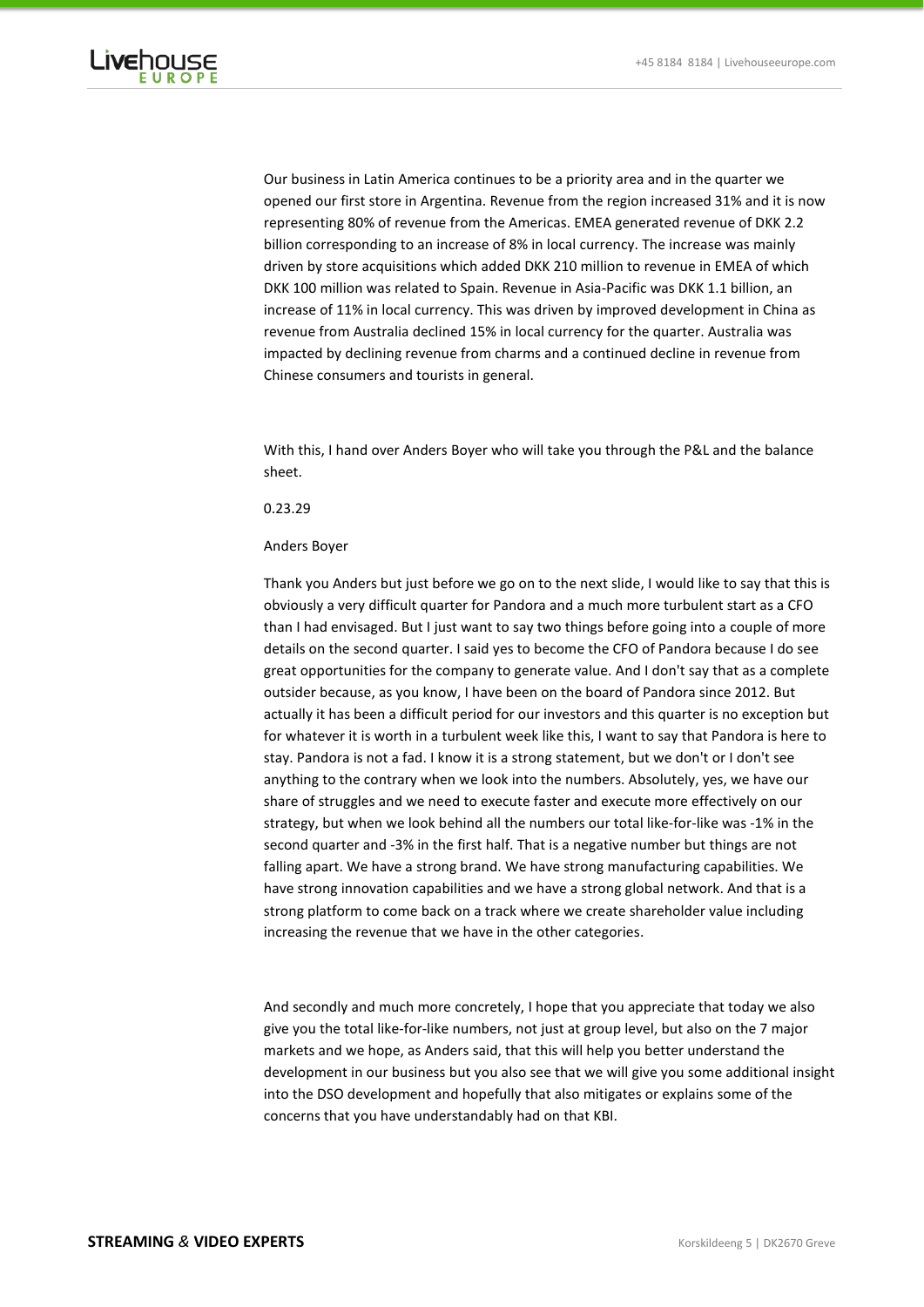

If you then go to slide 19 on the EBITDA margin, we are building an EBITDA margin bridge in a different way that in the prior quarters because we are trying to reflect the impact of the actions that we actually take rather than just summarising what happens in the P&L line by line. And again, we hope this gives you better insights into the dynamics of the transformation that we are going through, the dynamics of our business. I think the bridge is pretty self-explanatory and several of the components you already know from what we talked about at the Capital Markets Day and what we talked about at the last quarter such as the metal mix and the higher O&O share, but as you can see, and obviously I would like to say, the DKK 200 million one-off in the second quarter last year obviously not just impacts the top line but also the EBITDA margin Y/Y.

# We also saw some impact in the quarter from the longer production time on the new products, but it is in the quarter as such. It is not a large number. The impact will be higher and more visible as we get into the gross margin in the second half of the year. I would also just like to highlight that the second quarter EBITDA margin includes a negative impact of close to 1 percentage point related to the ongoing acquisitions and the inventory that we have taken over at wholesale prices and the size of that impact is obviously directly linked to the level of forward integration that we are doing in any given year and therefore it will be a relatively high number in 2018.

Another thing I would like to mention while we are on this slide is that we obviously between the board and the management regularly look at the KBIs that we used to drive the business and of the key KBIs is obviously the EBITDA margin. And we are looking into whether that is the right metrics to use to measure profitability. We are considering whether EBIT might be a better metric as it better captures value creation, not least considering that we do have quite some CAPEX levels in the business. And EBIT, when we come to 2019 going onwards we will also be subject to less accounting noise if you like because next year, as you know, IFRS 16 comes into force. We have not concluded anything yet but I just want to say this so it does not come as too much of a surprise if we decide to use EBIT as the key profitability measure next year.

If you then go to slide 20, you can see the free cash flow in the corner was around DKK 1.1 billion up from DKK 0.6 billion in the second quarter of last year and the increase was mainly due to more favourable movements in our working capital compared to last year and that gives us a cash conversion in the quarter of 91% and 59 year to date. As you can see, the trade receivables were around or roughly unchanged at 5.9% of revenue but if you look at the Days Sales Outstanding instead we do see an increase from 39 days last year to 59 days this year. I think it is worth spending just a minute on that development on the next slide, slide 21.

As you can see here on this bridge there are a number of building blocks in understanding the 20-day increase from last year. DSO did increase – a decrease from 66 days in Q1 of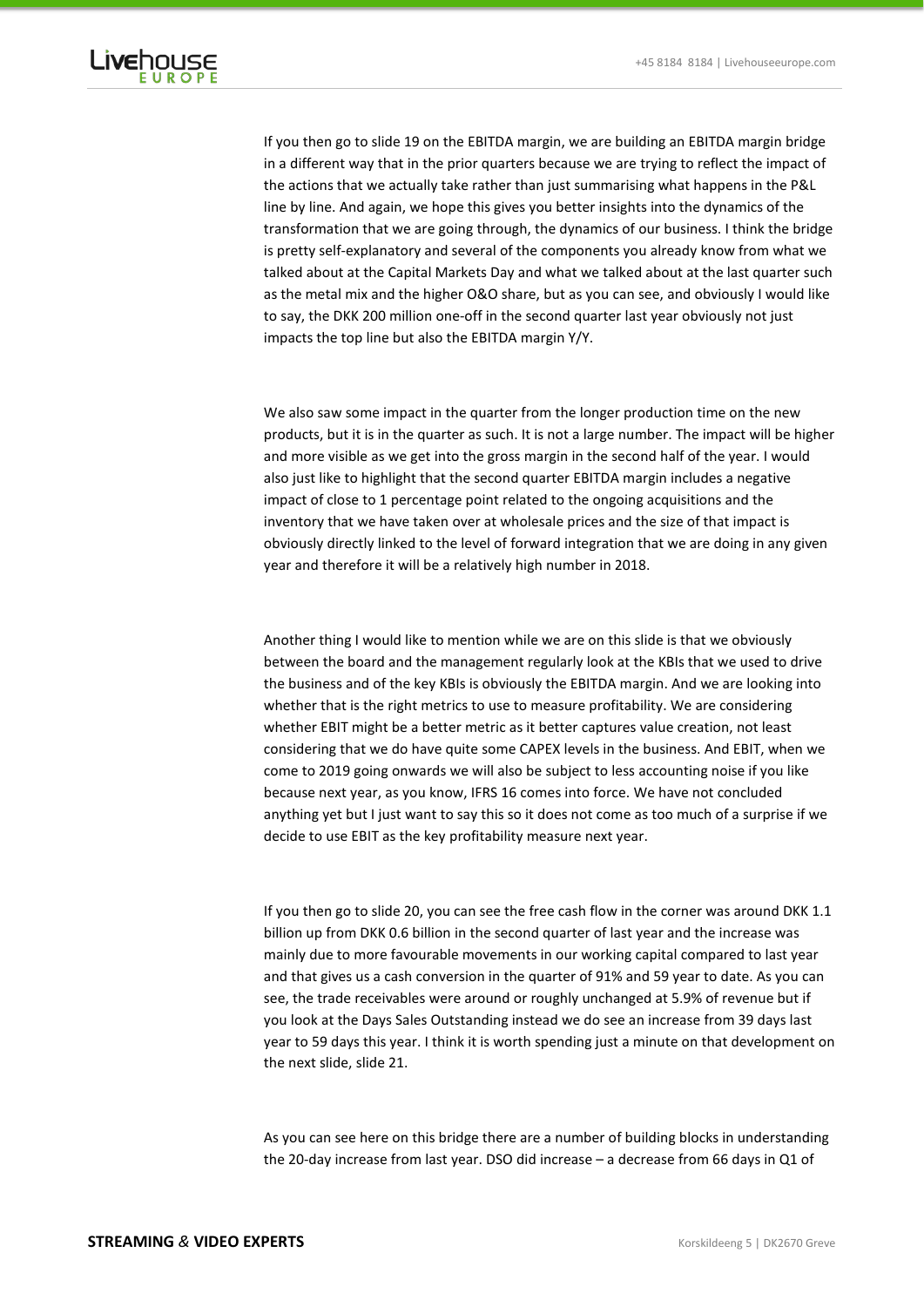

this year down to 59, but that does not change the fact that Y/Y we have a 20-day increase. First of all, if we look at the DSO calculation. A DSO calculation the way we do it is supposed to show the DSO development in the wholesale channel but the fact is that some of our retail revenue actually carries some receivables, not least related to the eSTORE, and this overstates the DSO as the retail receivables are included in the numerator in the KBI but not in the revenue in the denominator. And when you look at it Y/Y that is 3 days of increase. When you look at the 59 days as such 7 of those days are due to this anomaly in the way the KBI is calculated. Secondly, and I think you know that already, the acquisition of our Spanish distributor had an impact of around 4 days. Thirdly, we did see an increase in our overdue trade receivables and that amounts to around 8 days Y/Y. It is not an issue from a bad debt perspective, we don't see a risk, but it is surely an issue from an operational point of view and we will increase our focus on reducing overdue receivables. And I would say the 8 days increase Y/Y that does include an impact from the US where we – some of you probably know that we implemented a new IAP system over the summer and a couple of days – 3-4 days of those 8 days impact is related to that transition to a new IAP platform. And with that I will hand it over to Anders for some closing remarks.

### 0.32.30

## Anders Colding Friis

Thank you very much, Anders, and please turn to slide 22. So if we summarise the quarter, revenue grew by 4% in local currency and delivered an EBITDA margin of 31.1%. We see improvement in the business in China and the US. However, we have seen Italy slowing down in the quarter. And looking ahead, we will launch a new charms/bracelet concept in the second half with PANDORA Reflections while we increase the focus on rings, earrings and necklaces. At the same time, we do maintain our focus on cost to protect our profitability. So thank you very much for listening. And we will now take questions. Operator please.

## 0.33.16

### Operator

Thank you. Ladies and gentlemen, if you wish to ask a question, please dial 01 on your telephone keypad now to enter the queue. Once your name is announced you can ask your question. If you find it is answered before it is your turn to speak, you can dial 02 to cancel. So once again that is 01 to ask a question or 02 if you need to cancel. And our first question comes from the line of Michael Rasmussen of ABG. Please go ahead your line is open.

### 0.33.44

Michael Rasmussen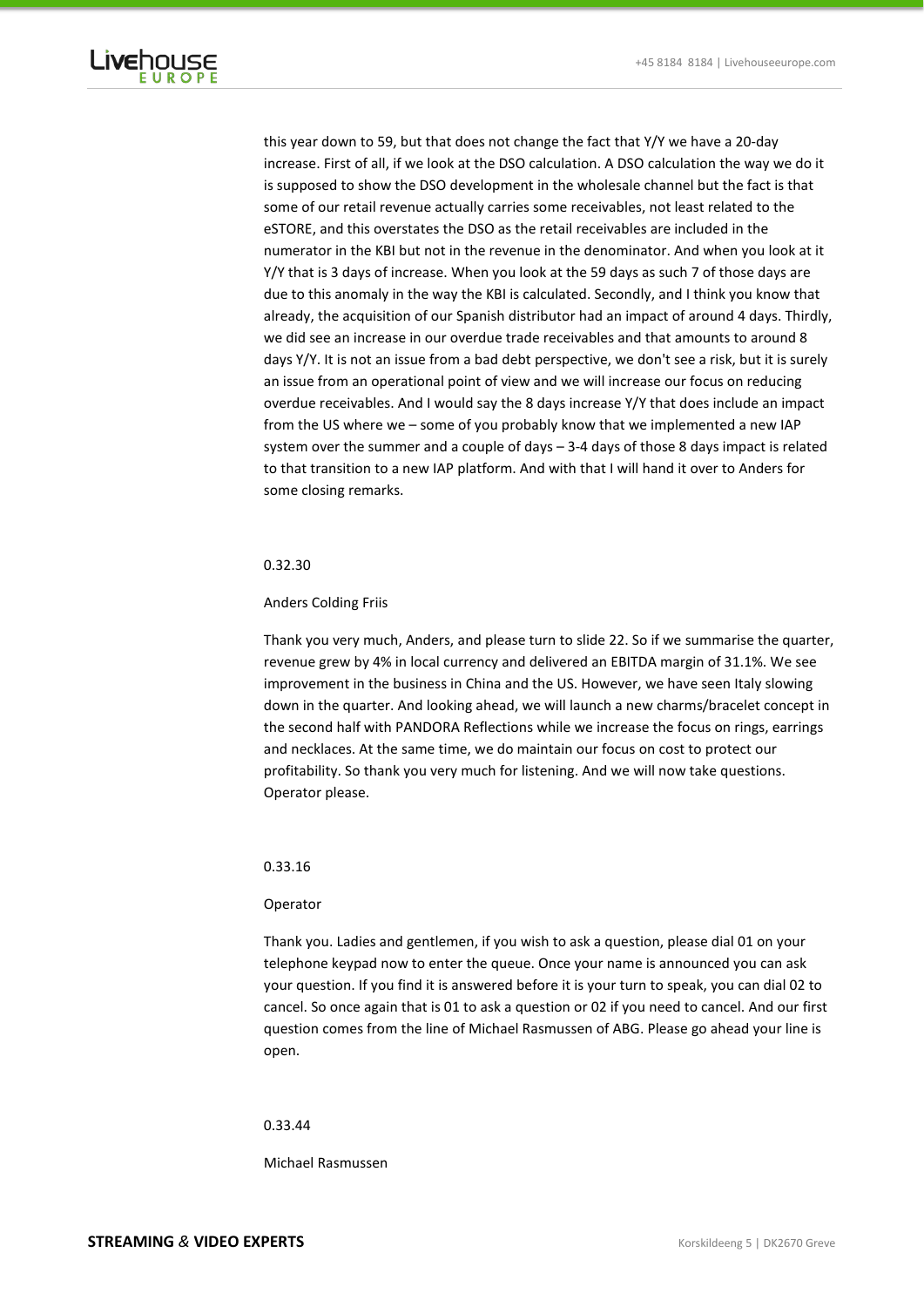

Thank you. Thank you very much. So my first question goes on your charms. What makes you so certain that this category will recover growth-wise? I mean, looking beyond the launch of Reflection are you considering also maybe changing the prices or do you need to go back and look at some of designs potentially? Then my second question goes to Anders Boyer directly. Anders, welcome on board. And now you have had a deep dive into the business. What surprised you more or most both from a positive and a negative side? And potentially what do you think working capital as a percentage of revenue should be longer-term in Pandora, please? Thank you.

### 0.34.41

# Anders Colding Friis

Thank you very much for your questions, Michael, I will do the first one and most obviously Anders will do the second one. If we look at charms, I think that the pre-request to see a positive development in charms is that we see a development in the sales of bracelets. So bracelets are the carrier and then we add charms. I actually think it is encouraging to see the development in the bracelets and clearly we have seen this, you have also seen this that over the years we have seen a slow decrease if you look at the ratio of charms per bracelet. We have actually done some work over the past few months to understand this development better. And what we see is that where consumers used to have a preference to have more charms – let us just take some numbers and say 6 or 7 charms on a bracelet it is probably more around 5 now so simplicity is something that consumers are looking for so the reason why we feel comfortable and confident on our development in charms is that we a positive development in bracelets which is a prerequest for the charms, but we just have to accept and adapt to a point where we see less charms on a bracelet.

When we look at the new products that we are launching, the new PANDORA Reflection concept that we are putting into market in October, it is also about broadening our span. We talked about that at the Capital Markets Day but we see an opportunity of also capturing new consumers into the brand and that is something that we expect to do through that. And Anders.

# 0.36.21

### Ander Boyer

Yes, thank you for the questions, Michael, if I start off sort of at the end about the working capital, I think that is – it is a day, working day 6 in the company and I think it is too early for me to comment specifically on the net working capital target. I think the 15% target that we laid out at the Capital Markets Day – a long time ago – is a good yardstick to think about when we look ahead. I think another angle to – if you think about cash – I think we obviously have to all the time re-visit and think about how we use cash in the company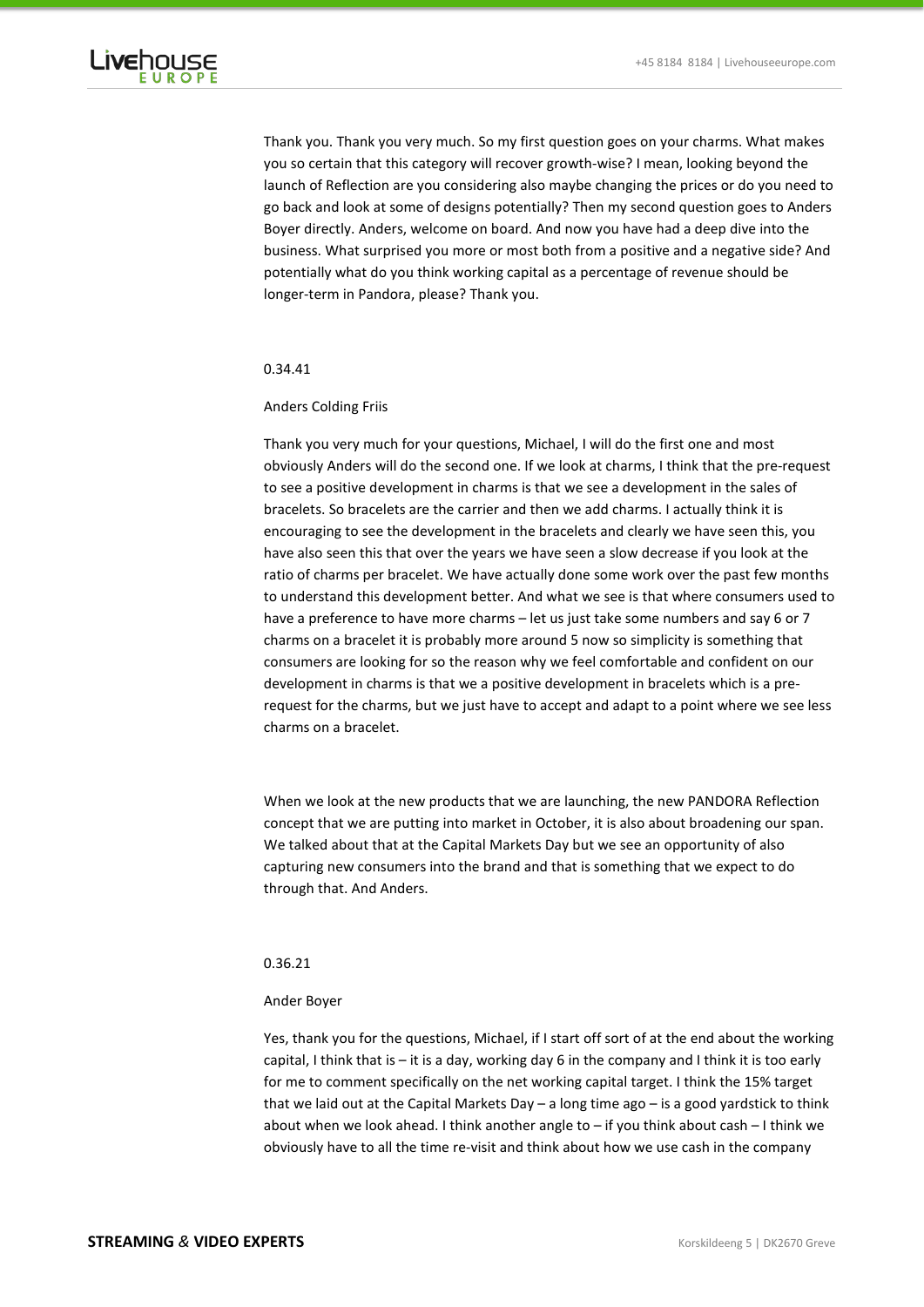

both to open new concept stores and forward integration and that we will do very carefully and we already do that and we will continue obviously to do that whether that spend of cash makes sense. On the pluses and minuses I would say in general of course I have been on the board since 2012 so obviously I had some insight into the business already so I wouldn't say I have been neither very positively surprised nor very negatively surprised because I actually did listen and sit here – I was on the board if that answer kind of makes sense to you.

# 0.37.58

Michael Rasmussen.

And how many charms should one expect or do you expect consumers to put on each Reflection bracelet, please?

# 0.38.05

Anders Colding Friis

Yeah, that is a very good question and the obvious answer is as many as possible but I think that what we look at is something which would be similar to what we see in this study we did so it can be down to two for some consumers, others more. We also still see consumers who are buying a full bracelet of charms so it is not like we are seeing everything moving in one direction but we see the trend going in the direction of less charms per bracelet.

# 0.38.36

Michael Rasmussen

Thank you so much and all of the best forward, Anders.

# 0.38.39

Thank you very much, Michael.

# 0.38.42

# Operator

Thank you. Our next question comes from Zuzanna Pusz, Berenberg. Please go ahead. Your line is open.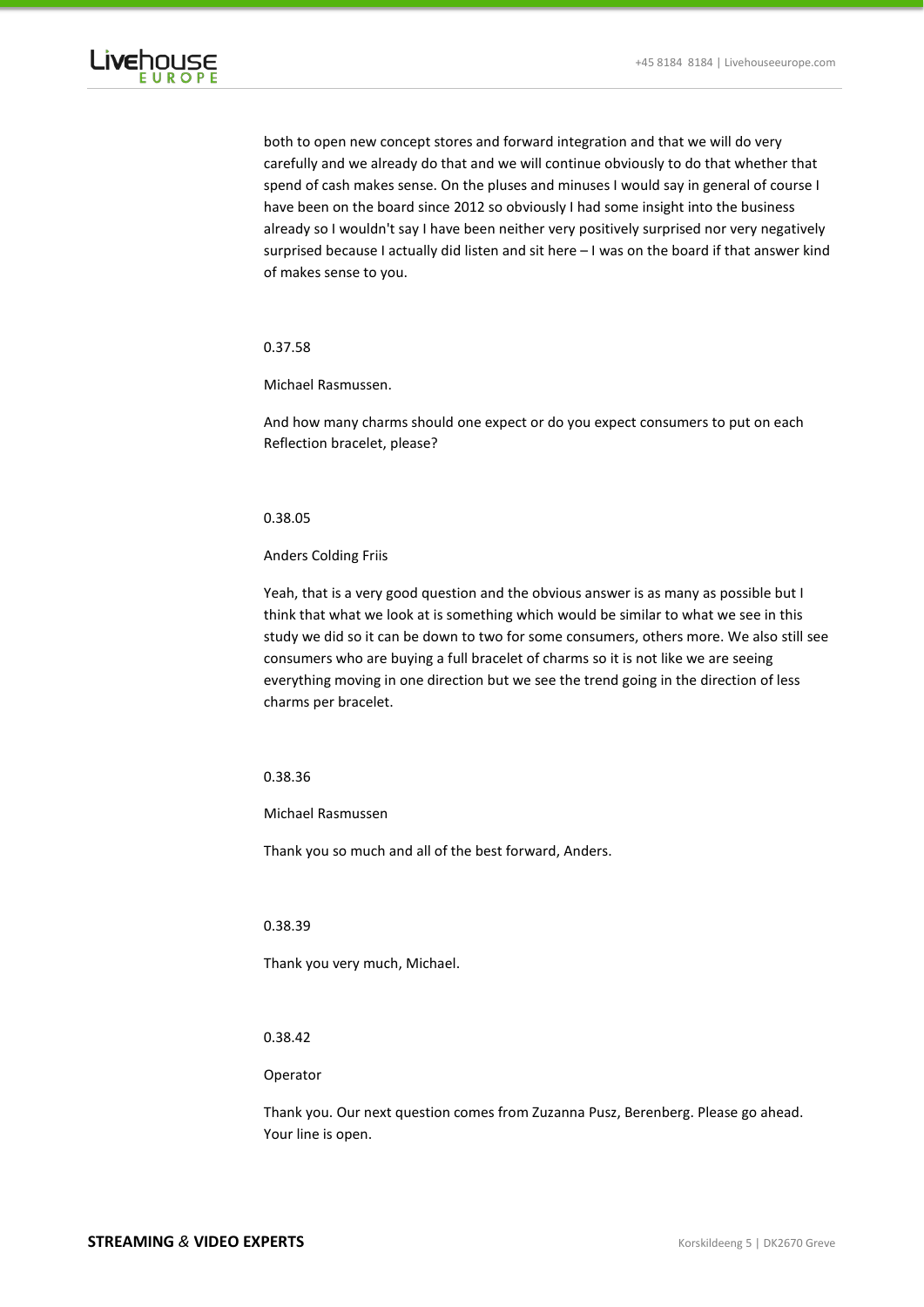

# 0.38.47

### Zuzanna Pusz

Good morning. I have two questions, please. First of all, on the comments regarding the inventory level in Wholesale, I was just wondering what has changed since Q1 when it comes to the inventory levels because I think I remember in Q1 when we were discussing the wholesale channel and potentially the fact that maybe the inventories were too high, which is why some of the products were ending up in the grey market in China. If I remember correctly, we were reassured that there were no issues with the inventory so I am just wondering what has changed? I mean and also what is the situation by region, I mean is there one specific region where the inventory level is the highest? And also what kind of measures you may take to address it? I mean shall we expect an inventory buyback or any colour would be really helpful. Also secondly on the mid-term targets that were announced at the Capital Markets Day so there was a 35% EBITDA target which if I remember correctly was meant to be the kind of average profitability we could see over the next 5 years so how shall we think of it right now? Is it the target you will try to return to in the next 5 years or, I mean, is it even still a sustainable level of profitability? Any additional comments on that would be also really helpful. Thank you.

#### 0.40.17

#### Anders Colding Friis

Thank you, Zuzanna, very much for you question. If we look at the development of inventory you can say we have seen a reduction. I think you can also now with the like-forlike numbers triangulate that and see this is just a reflection on where we are. If you look at why we see this, I think there are a couple of things that is driving it. One is clearly the fact we had a negative like-for-like number in the channel and you would understand that. The other thing which is important is that as we have also stated in the announcement today, we have actually cut our lead time from the manufacturing facilities already now down to the 4 weeks that we actually expected to reach at a later stage. So that of course gives our partners confidence that they can get inventory when they need it and you can say we want our partners to have as much inventory as they need to make sure that they don't have out-of-stock situations but not more than that. What we have seen we just say that with the guidance change we have made on Monday of this week behind that is also an expectation that this will continue during this year.

And then the EBITDA, maybe Mr. Boyer would take that?

### 0.41.42

Anders Boyer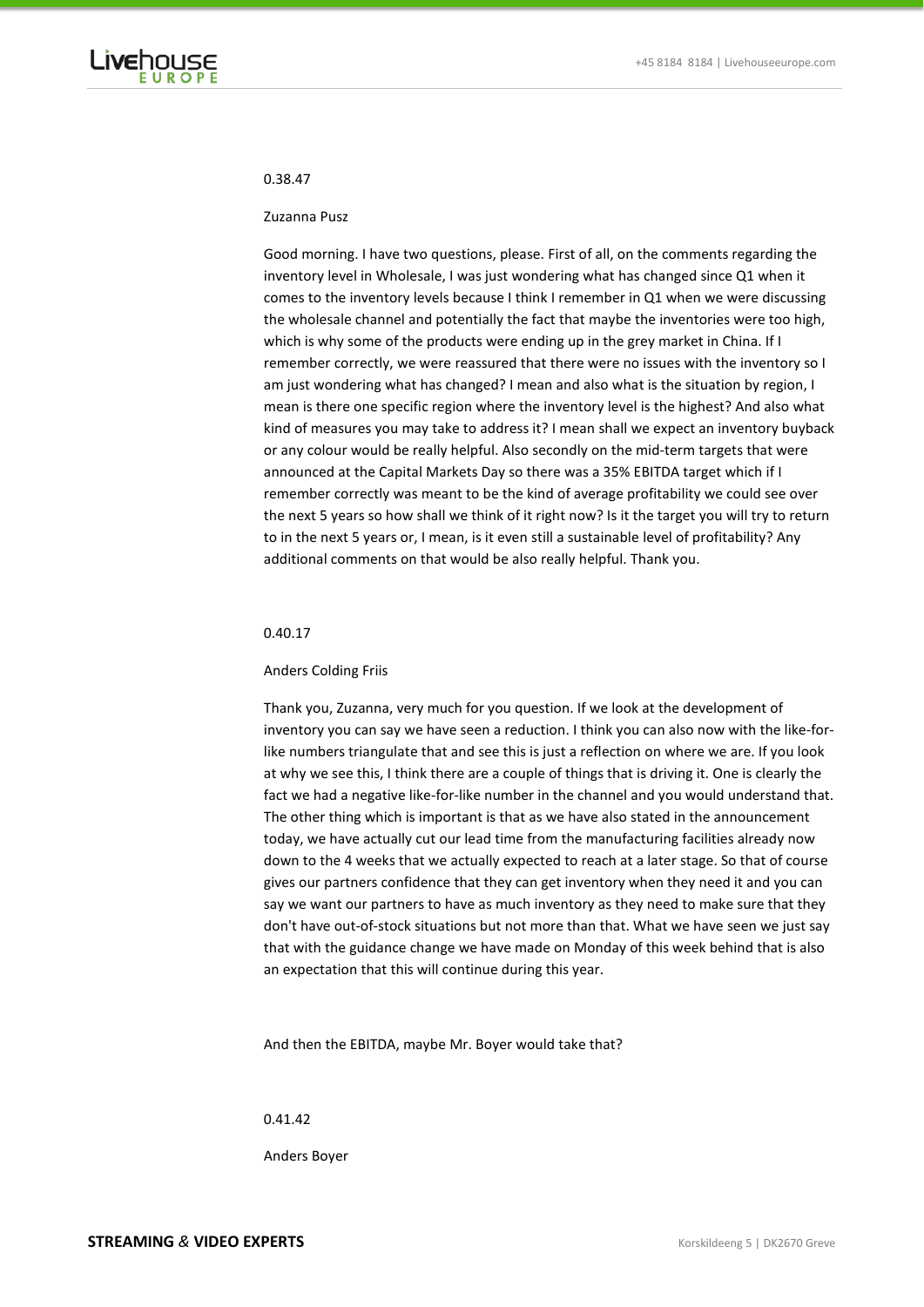

Thank you for the question, Zuzanna. I think the future profitability looking at 2019 onwards this is supported by a number of factors and we do see a way back to an EBITDA margin of around 35% but of course it goes hand in hand with returning to 7-10% growth and not least getting to a positive like-for-like but let me just take you through some of our thinking on the margin from 2019 onwards and how we get from 32% this year versus the 35% and I apologise for a maybe little bit long explanation but there is no single bit movers in this but a number of smaller components. So no. 1, as you saw in the announcement earlier on this week of reducing the number of open positions like positions in the company with 400 people and that give DKK 150 million or 60 basis points, also margin support getting into next year, the procurement programme that Anders talked about just earlier on, that is another point – 8 percentage points or so as a runway when we get into 2019. Then no. 3 obviously the destocking, the inventory impact hits quite hard on the margin in 2018 because it just flows through with the gross margin directly to the bottom line so that will have a kind of a one-off impact – I don't know if that is the right terminology but it hits the margin and it won't hit the margin next year. Then you should expect that we will have less headwind maybe to the tune of 50 basis points from less inventory impact following acquisitions of franchisees going into 2019. The DKK 1.4 billion broad integration impact is quite a high number and I think we should expect that that number will be lower next year. Then we will obviously have a negative run rate impact from the higher production time and the new drops in 2019 given a bigger impact in the second half of 2018 and that obviously has a run rate negative impact Y/Y getting into 2019. But we do have a number of actions in place to offset that run rate impact getting into next year. So that was 5 of the components already but then number 6 obviously is leverage and leverage is an important thing and we do see that we have the infrastructure in place to grow and the way to think about it is at full leverage then a 1 percentage point of top line growth gives us 0.4 percentage point or so on the EBITDA margin. And then I again apologise for the long explanation but this is – I think this is important to all of us. We do see a few other opportunities that we look at, not least on the cost side and it is nothing dramatic and single bit buckets on the cost side, but we do see a number of things that could help us support the margin onwards and that could also include further opportunities on the IT side. That is a rather long explanation but again we have to underline that obviously the risk in the long-term guidance has increased but when you look at all the things that we are doing we do see a way back on the margin to the territory that we have guided back at the Capital Markets Day.

# 0.45.50

## Zuzanna Pusz

Okay that is very helpful so just to clarify one thing because I am not sure I understood it correctly so can we expect, do you expect to return to a 35% EBITDA margin next year? Or is this something that we should see as a target out in 5 years? I just want to clarify it because I thought that the initial plan was to keep on average at the profitability at 35 so I want to make sure whether right now it's.. could it turn to 35 in the 5 years basically?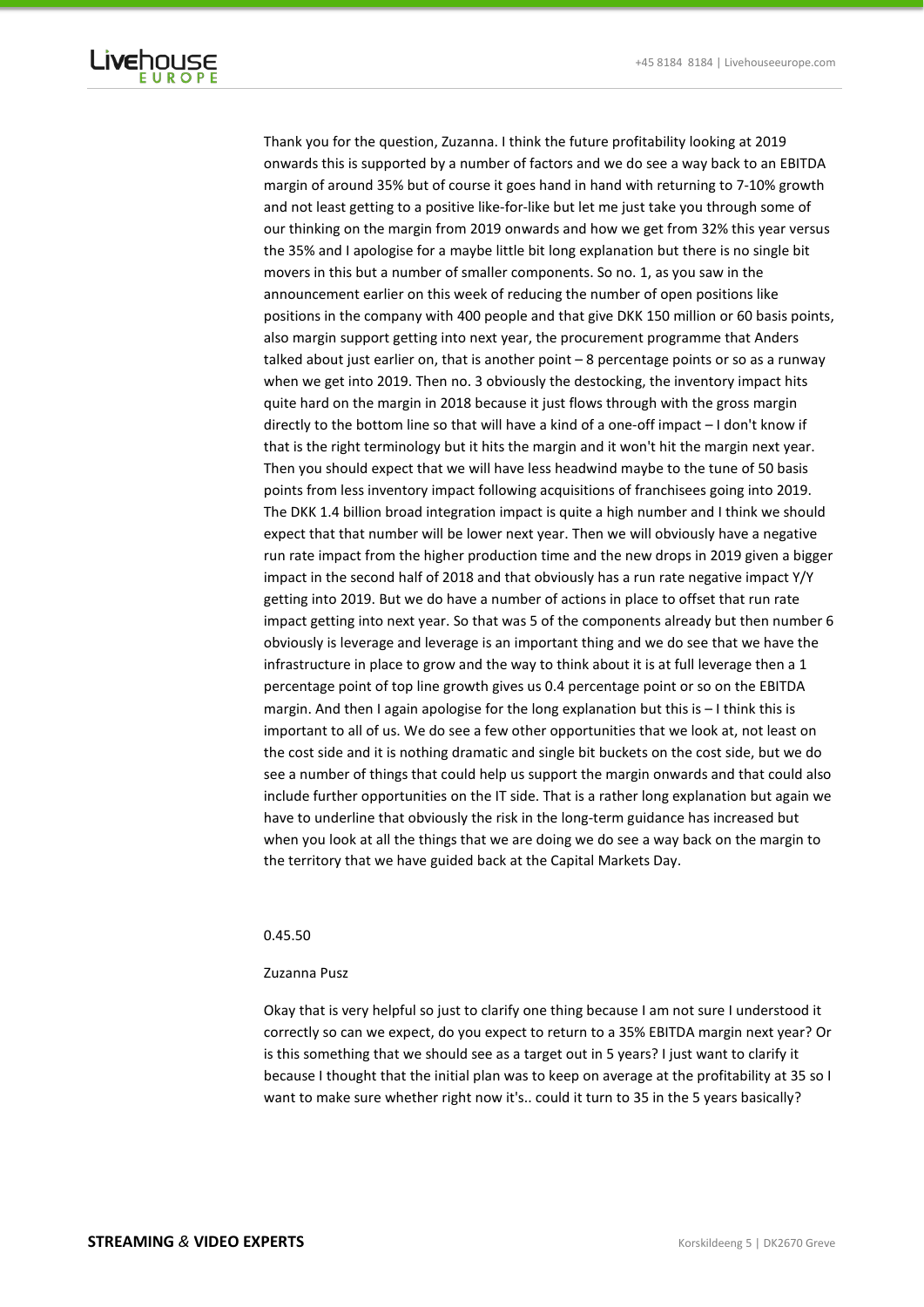

# 0.46.21

# Anders Boysen

Yes, 2019. That is the answer. That we see a way back to that to that around 35% EBITDA margin in 2019.

# 0.46.34

Zuzanna Pusz

Okay perfect. Thank you very much.

0.46.37

Operator

Thank you. Our next question comes from the line of Lars Topholm of Carnegie. Please go ahead. Your line is open.

# 0.46.44

# Lars Topholm

Yes, a couple of questions on my side so you mention in your report that you have seen a weak July. I just wonder if you can put any additional colour on that along the same trends you have observed for Q2 or are there any specific markers that have changed the direction or how do you see that? And a second question goes to the increased production complexity because our impression is that a number of the best selling SKUs are in order backlog so I wonder if you can comment on that situation, I mean, not only the margin impact which obviously is from products taking a longer time to produce but also the whole supply chain, to what extent you believe a lack of being able to supply these products has hurt your top line and what the supply situation is today? Thank you.

# 0.47.51

# Anders Colding Friis

Thank you very much for your questions, Lars. When we say July it is of course the reason why we do that is because that is also part of what we have evaluated when we looked at the full year here so when we say that it is a slightly slower than what we saw in the first half of the year. At the same time we also have to say July is one of the smaller months in the year for Pandora and we came into more activities and also a bigger month in August and September so it is just telling you also that is what we see but also that has been taken into account when we have looked at our expectations for the full year. And when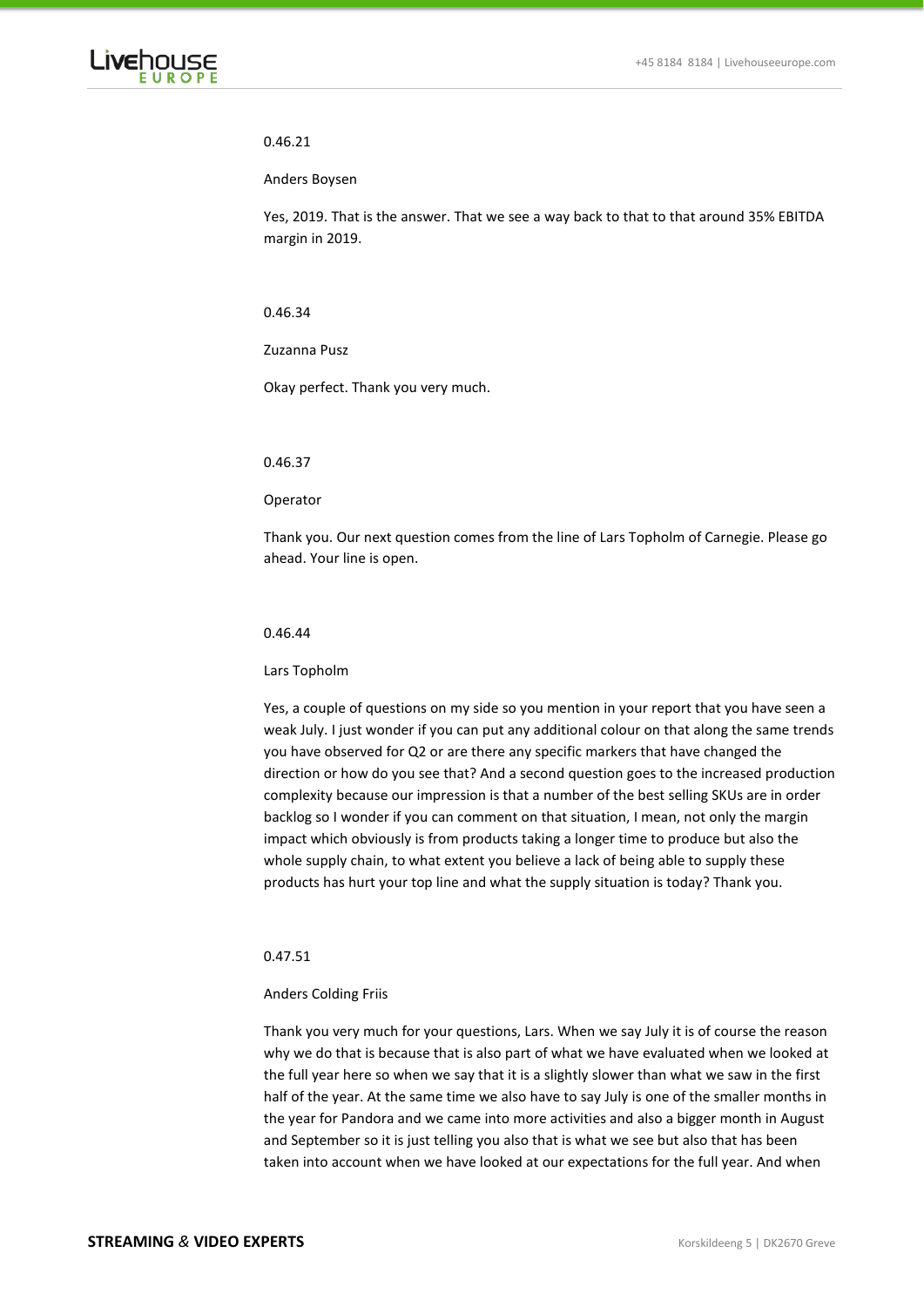

we then look at our.. it is correct that we always had a bit of backlog issues in Pandora but we have had some extraordinary issues and we had some of – which you also say which is correct – a couple of the bestsellers which have been out of stock for a period of time. I think, it is important to say when we look at now but are actually from the middle of June we got to a point where we have solved that. We are in a very, very good state when it comes to supplying and securing the orders so that has been – that is a lot stronger than it was there. If we take one of the products which has been doing very well – the dream catcher – personally I must say I had big hopes for that and so did a lot of people. There were some of the regions that actually ordered too little in the beginning so that has been part of the challenge we have seen.

0.49.39

Lars Topholm

Thank you very much I have some more questions but I should jump back into the line and Anders good luck going forward.

## 0.49.46

Anders Colding Friis

Thank you Lars.

# 0.49.49

Operator

Thank you. Our next question comes from the line of Henry Yew of Morgan Stanley. Please go ahead. Your line is open.

## 0.50.00

## Henry Yu

Yes hi. Good morning everyone. This is Henry. A couple of questions from me as well. First of all on the increased production time. We understand that it has increased quite a bit because of your new products but do you expect the production time for these new products to come down over time? And if so what is the time horizon for that? And just a second question on your eSTORE as well. So yet another very strong quarter for the eSTORE but in some of the markets where you recently launched the eSTORE, could you give us an indication of what kind of impact that has had on your performance with your physical store network?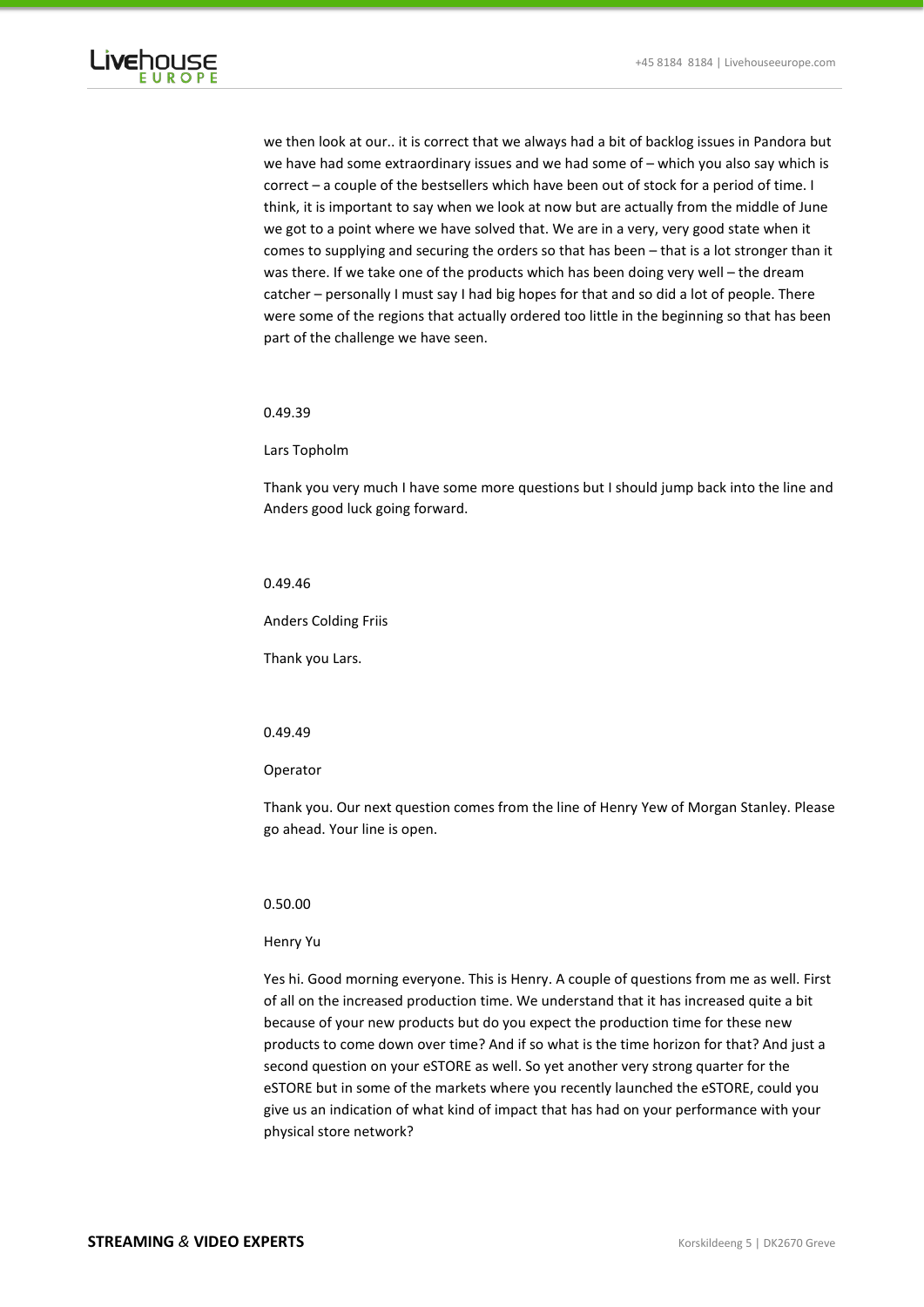

# 0.50.39

### Anders Colding Friis

We will try to do that. If you look at the increased production time what is behind it to give you a little bit of flavour is look at the dream catcher. If you follow our assortment that is a good example of a product where there are more parts so it is not more complicated. There are just more parts which need to be assembled. And honestly we have underestimated how much time that would take. There is a learning curve and that is also why it has taken us a while to find out what is the exact production time of those products. In the assumptions that also – Anders Boyer – now there are a lot of Anderses in the room – Anders Boyer alluded to, we have taken the assumption that also in the coming years we expect to have a higher production time on the new products. We need to stay relevant for the consumers and we believe this is one of the ways to do that and then we have our efficiency programmes which are to offset that and Anders also talked about that. If we look at the eSTORE actually what we see in general is that the eSTORE and the physical stores work very well together so in markets where we open a new eSTORE we see a good – it is very different for markets – we have markets with high double-digit eSTORE rates and we have markets as we talked about before like Italy where it is relatively low so there is a very big difference depending on how big the penetration in eSTORE generally is. What we see, and I think that is important, and we have seen that in the US, we have also seen that in China – when we have areas where we don't have stores and we open a physical store we actually increase our eSTORE revenue so I think the important thing for me to say is that eSTORE and physical stores work very well together.

# 0.52.32

Henry Yu

Okay that is all, Anders, and all the best going forward.

# 0.52.33

Anders Colding Friis

Thank you very much

# 0.52.37

#### Operator

Thank you. Our next question comes from the line of Hans Gregersen of Nordea. Please go ahead. Your line is open.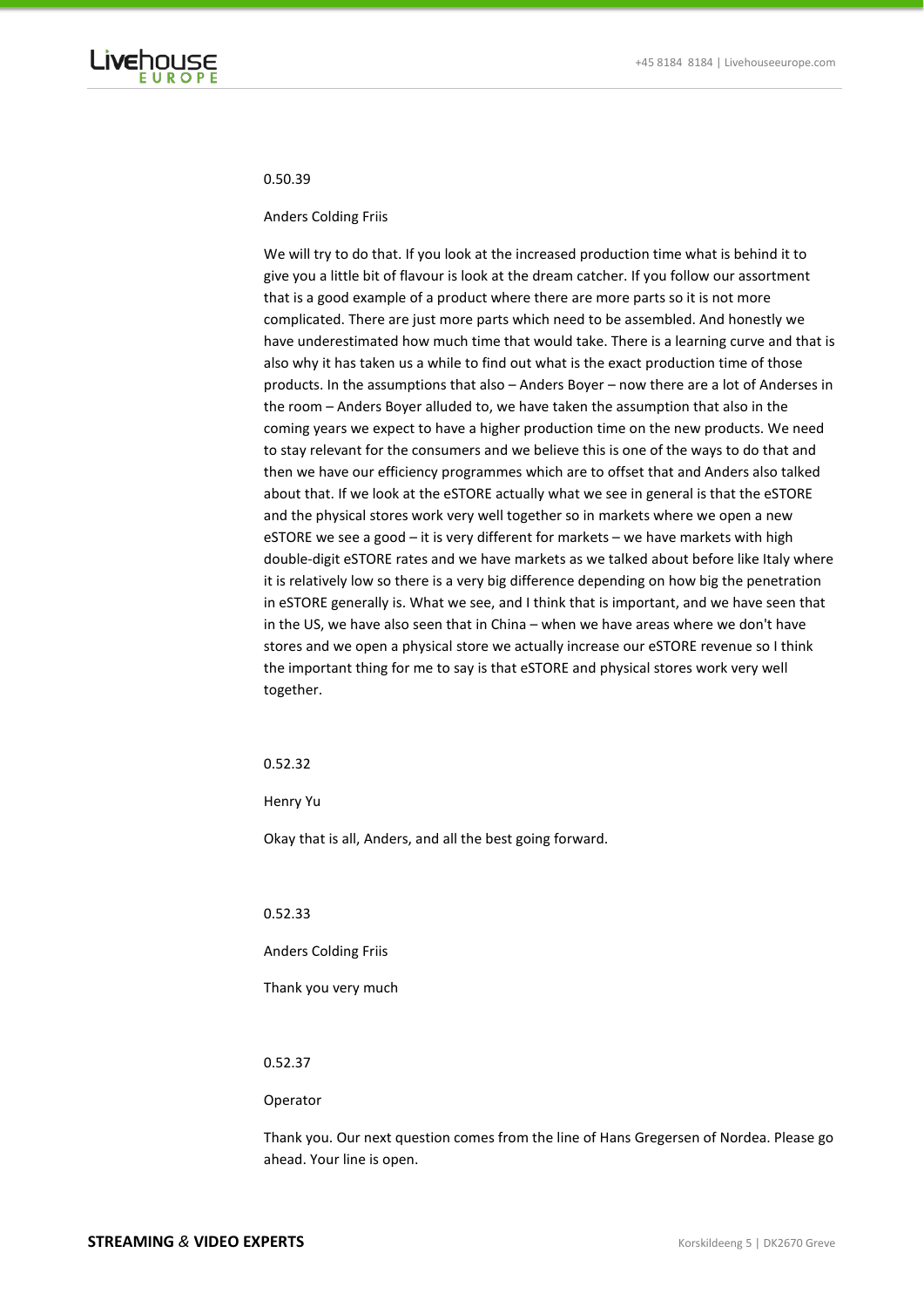

# 0.52.43

#### Hans Gregersen

Good morning. If you look at charms it is a little bit difficult to gauge this from your report but is it fair to assume that the new charms are actually underperforming like-for-like with the existing platform? And what sort of changes or expectations can we have to or when the charm trend can be stabilised? That is the first question. The second question goes, related to the first one, financial engineering in terms of buying out stores, to what degree can that compensate for let's say revenue pressure in the charms category? Thank you.

## 0.53.21

### Anders Colding Friis

Thank you, Hans, for your questions. When we look at our charms and how it has developed the assumption in our strategy or not in the strategy because that is actions but in the objectives we have set for our study was that we should see an uplift in charms based on the launch of new products and we have not seen that so if you look at the numbers it is actually the same development we have on the new charms as existing and we had expected more. And then if we look at the acquisitions – when we look at acquisitions what we do is that we look at them one by one and that is something that we do Anders and I together to evaluate whether we think that that is a good – for us if it becomes bigger acquisitions – we always have the board on board on that so I think we won't accelerate anything. We will look at the opportunities which are there and do the ones which are really supporting of our financial development.

#### 0.54.24

## Hans Gregersen

So Anders, just going back to your first answer. My question was rather than what the strategy plan was saying what do you see now and going back to my second question is: understand your process or how you evaluate the acquisitions. But do you think that that.. how much revenue decline is a likely scenario in charms and to what degree can you compensate that by financial engineering? That is essentially the question.

## 0.54.55

### Anders Colding Friis

Financial engineering is not something we do. We run a business and the important thing is that everything we do to run the business is supporting it. What I said about the charms is that the development we have seen on the new charms is the same as the existing so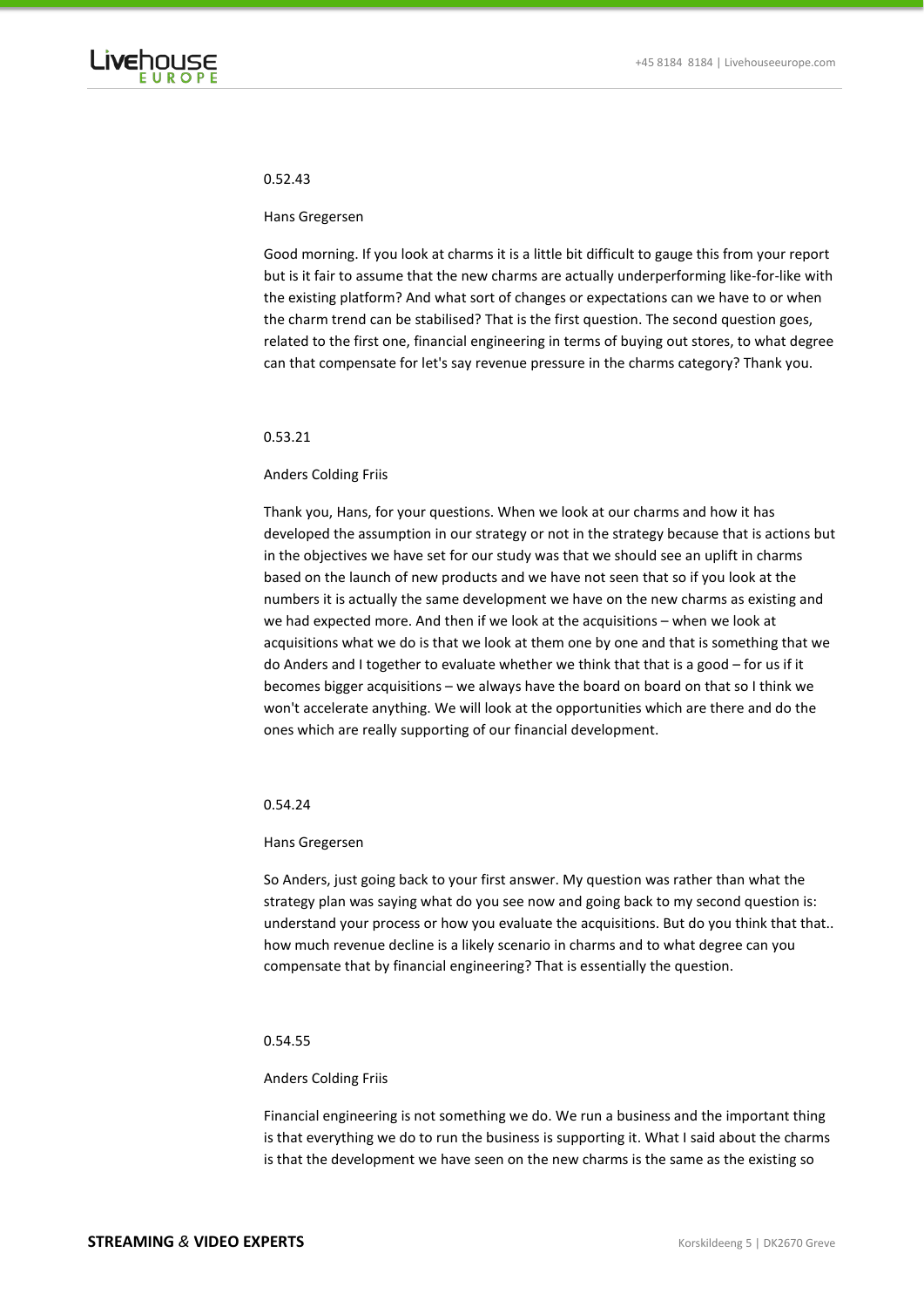

we have not seen the new charms do better. They are just doing as much as the existing charms so that is the answer, at least, I try to convey. And we continue looking at franchise acquisitions but only do the ones which are the right ones so we are not going to accelerate that to compensate for something. We look at this and we can see we have a lot of interest from franchisees and we take the best ones but we will also get to a point where it will probably slow down because we have taken the best ones. So that would be my answer to that. I hope it helps.

# 0.55.48

Hans Gregersen

I will quickly follow up on that Anders. Do you see the prices you are paying for stores coming down giving the – let us say – the weakened market outlook?

# 0.55.56

Anders Colding Friis

The answer is yes, clearly any acquisition is based on the expected like-for-like development in the country and in the store and when you see a downturn, clearly that has an influence on the price.

# 0.56.12

Hans Gregersen

Thank you.

# 0.56.13

# Operator

Thank you. Our next question comes from the line of Chiara Battistini from J.P. Morgan. Please go ahead. Your line is open.

# 0.56.21

# Chiara Battistini

Yes, hi. Thank you for taking my questions. I have a couple, please. The first question on the medium-term guidance and you mention to reach the 35% EBITDA margin you need also the top line to go back to 7-10% and now you are saying actually that the new charms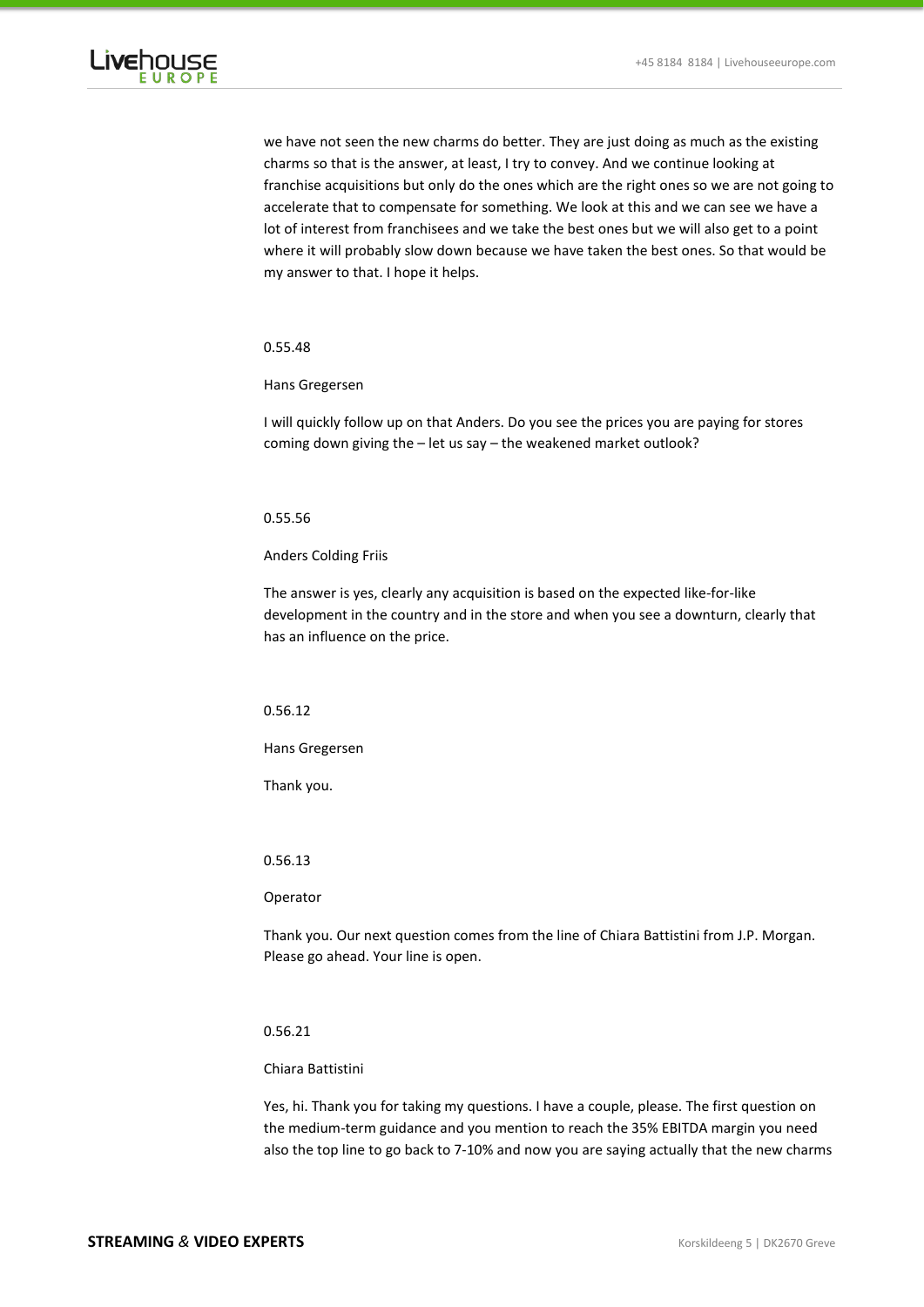

are now showing a profit in reflection versus the existing portfolio so what is giving you confidence that you can accelerate your top line next year to 7-10%? Also in the context of lower contributions from store openings and also lower contributions from acquisitions. The second question is on your marketing spend and I was wondering how come with marketing done in Q2 given that you are through the big work for the launch of Shine and how should we be thinking about marketing spend for this year and next year, please? Thank you.

### 0.57.11

# Anders Colding Friis

If we start with your first question on the long-term guidance and what are the drivers behind that? You can say there are three main drivers of our top line in Pandora. One is the network expansions, the other one is acquisitions and then of course as I think also Anders alluded to before a pre-request for us meeting the long-term guidance or the medium-term, whatever you want to call it, is clearly that we see an improvement in the total like-for-like numbers. I actually find it even though we did not get to the number we had hoped for it is encouraging to see the development we have had from Q1 to Q2 where we have seen an improvement and that is clearly driven also by the fact that we have launched the new products but we do need to see a stronger development in charms. Now, of course we have so far innovated very much on the Moments platform but in October we launch a new platform, the PANDORA Reflections, and that is also part of driving forward the development on charms. When we look at marketing, we have spent the money behind the launch of Shine and a lot of that was actually already in the first quarter of this year so if you remember we had a slightly higher spend in the first quarter. We are still keeping the same level of marketing spend – 9-10% - as we have said before. As you know, over the next 5 years according to our strategy plan we expect that number to come down a little bit but that is because we transform from wholesale to retail revenue so the absolute number will still increase.

## 0.58.57

### Chiara Battistini

Thanks a lot and maybe just just one follow-up on marketing spend, you see a 9-10% for 2018 but on a top line that is much lower than what we were planning at the beginning of year, so there is no change there in terms of percentage?

# 0.59.12

### Anders Colding Friis

Actually, I can say that we have been running as part of our procurement programme and I think we have that in one of slides for today, we have had a consolidation of our media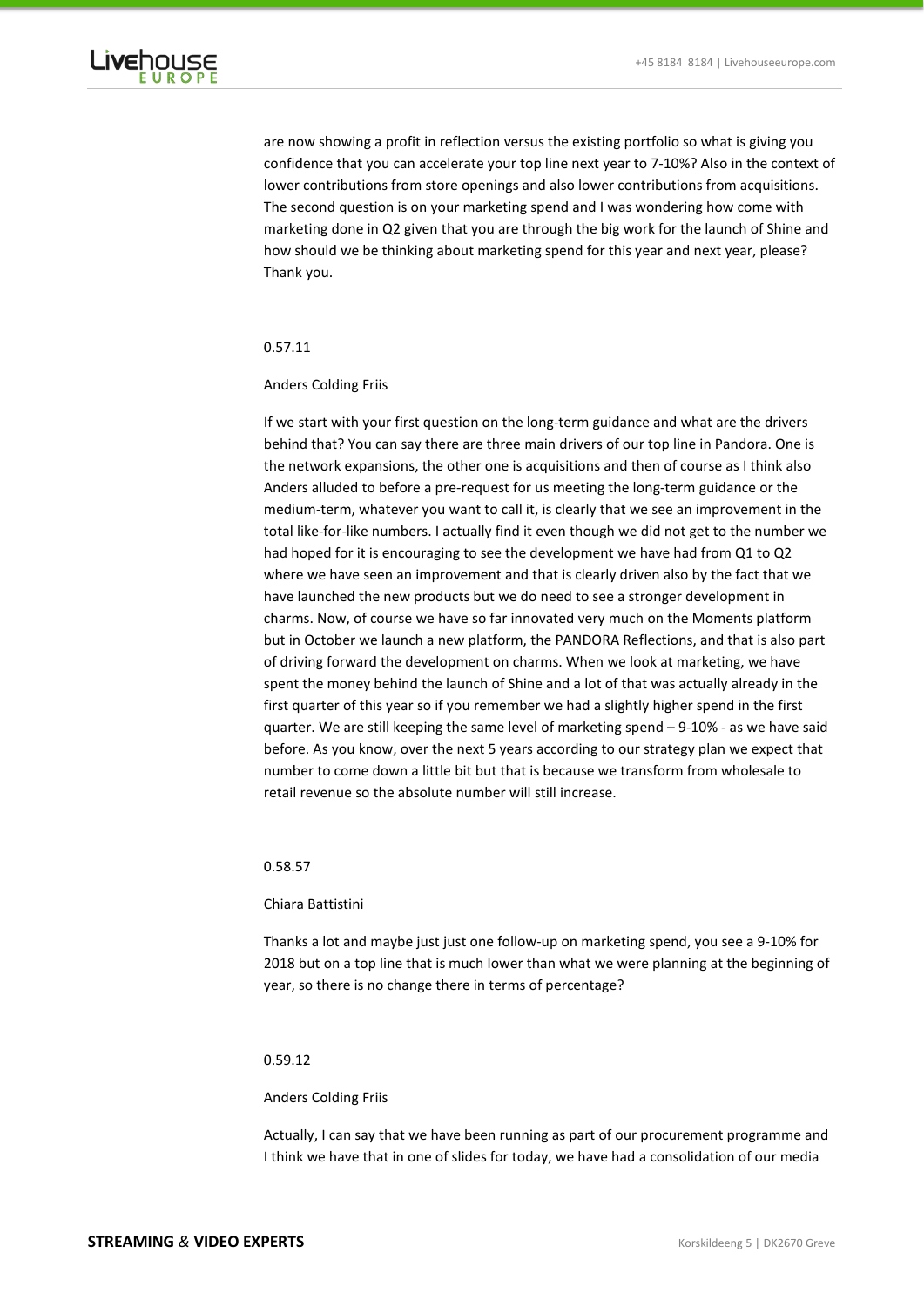

agencies and that means that we have become more efficient in the marketing spend so it means that we will get more activities for the same money and thereby we will also or even a little bit less money so that means that we will keep ourselves within that framework.

0.59.38

Chiara Battistini

Perfect. Thank you very much.

0.59.40

Anders Colding Friis

Thank you, Chiara

## 0.59.42

Operator

Thank you. Our next question comes from Anne-Laure Bismuth of HSBC. Please go ahead. Your line is open.

If your phone is on mute, it is mute you want to use to un-mute.

0.59.59

Anne-Laure Bismuth

Yes hi it is Anne-Laure Bismuth from HSBC. I have two questions, please. Just coming back on the marketing expenditure so given the weakness in the charm category and the focus of silver on your other product categories. Do you think that your metric requires more investment to reach the awareness on the other product categories? That you need to invest more money in marketing in order to raise the awareness on the sort of product categories given the weakness of the charm category? And my other question is about the gross margin. What was the split between the positive impact from channel mix and the negative impact from metal and product mix in Q2? And how should we think about the gross margin evolution for the full year? Thank you.

1.00.51

Anders Colding Friis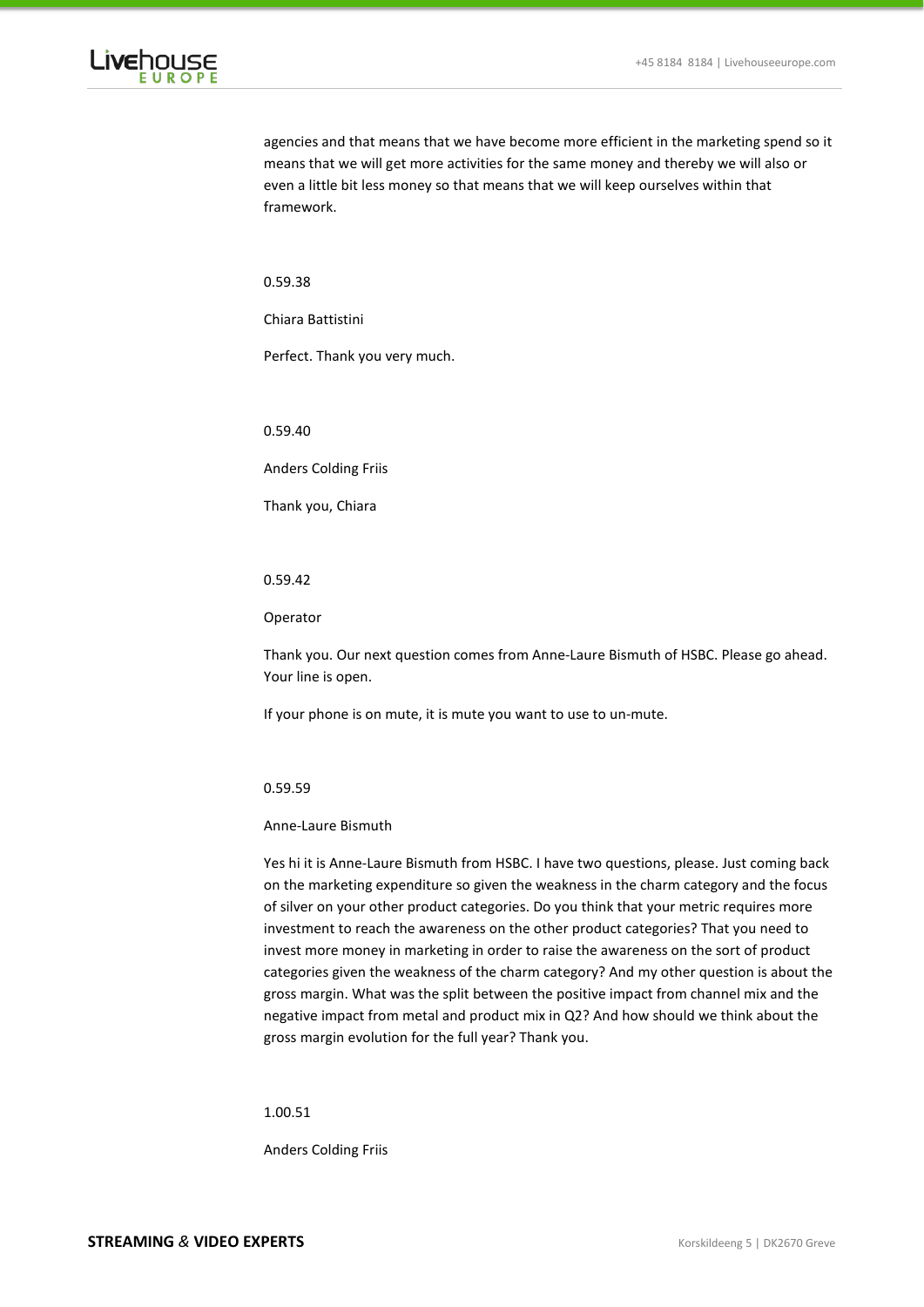

I will do the first one and I think, Anders, you will do the second one. If we look at our marketing expenses you are actually touching upon a very important part which is of course we look at how we deploy our marketing. I think that at least our evaluation is that we have the right funds and as I mentioned before we are also becoming more efficient so in that way we actually can see we can increase the level of marketing without increasing the spend and we are deploying more on the new categories. I think what is important to also understand is that we are driving the brand PANDORA. The awareness of charms and bracelets for Pandora is super high. We actually are known for those categories so we do deploy, relatively to earlier, a larger part of our marketing spend towards the new categories to drive that also in the future. And then I will leave the other question for Anders.

# 1.01.53

## Anders Boyer

Yes thank you for the question and Laure on the gross margin I think the first part of the question was related to specifically the second quarter and the bridge that we had in the investor presentation and in the – I know we have lumped it together in the bridge, but the bigger part specifically in Q2 was related to the metal mix and product mix and the smaller part on the production time as such specifically in the second quarter, I think you should expect to see gross margin declining a bit compared to the first half in the second half of the year due to the higher production time but obviously O&O on the other hand fills up more in the second half given the nature of the seasonality of O&O, but still you should expect gross margin to go down a bit in the second half.

# 1.02.51

### Anders Colding Friis

If we maybe look at the metal mix and the difference between the Rose and the PANDORA Shine we had anticipated with the launch of PANDORA Shine where we are very happy with the results that we would see a little bit of trail off in PANDORA Rose. It is actually very encouraging to see that that has not happened. So we have actually seen that strengthen so the fact that we have now more metals and more colour in the stores seems to support each other.

### 1.03.18

Anne-Laure Bismuth

Thank you

1.03.21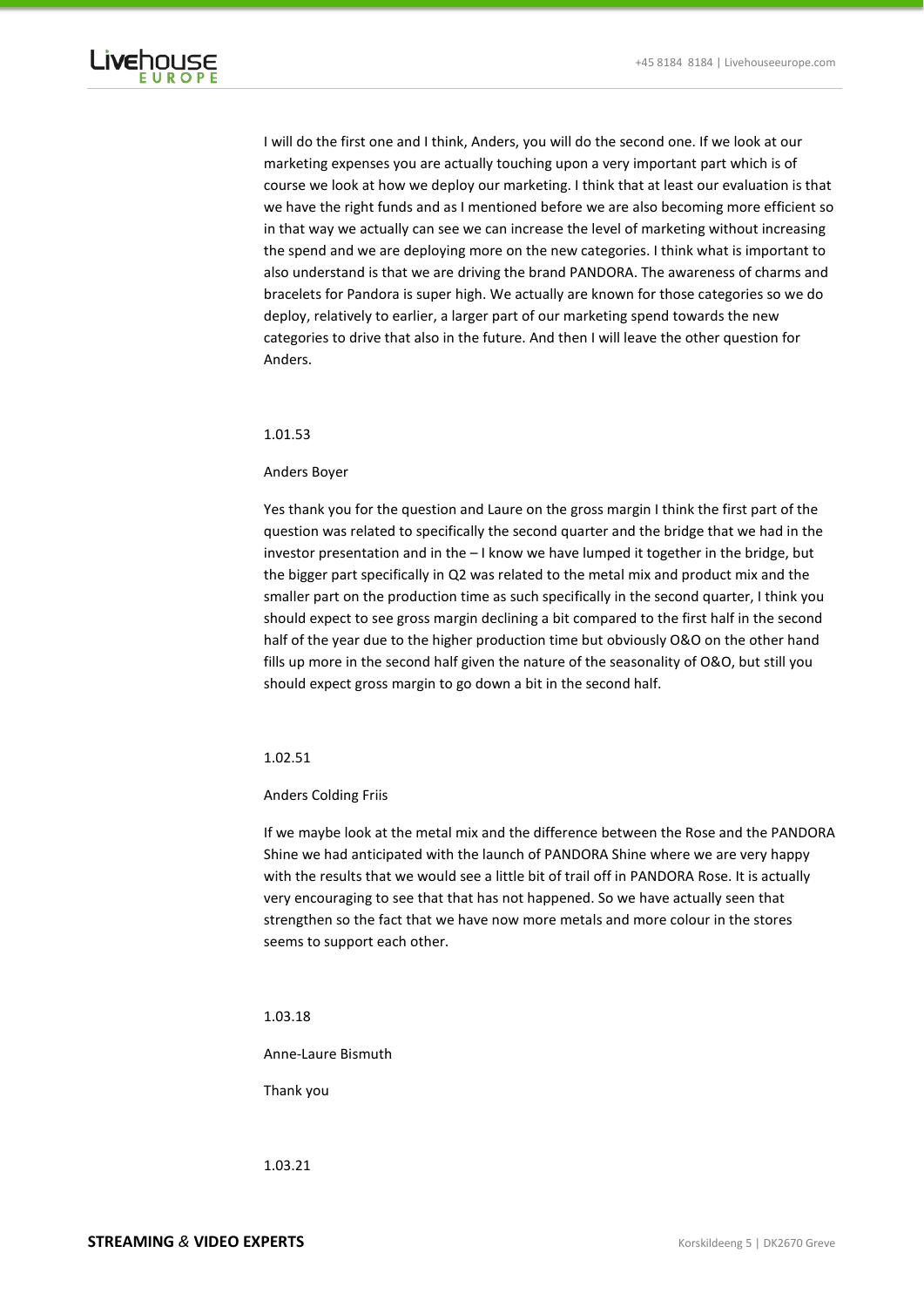

## Operator

Thank you. Our next question comes from Poul Jessen of Danske Bank. Please go ahead. Your line is open.

### 1.03.29

### Poul Jessen

Yes, thank you. Just the first question is if Peder Tuborgh is still around?

1.03.35

Anders Colding Friis

He is.

### 1.03.37

### Poul Jessen

Okay, then a question about a search for a new CEO but also new board members about the strategy which was announced in January is that written in rock or will that given new board members and a new COO and a new CEO will that then be up for revision within the next year? Or should we look at the current strategy as the one which will also be present 2 or 3 from now? Yes, that is more or less the question.

# 1.04.12

# Peder Tuborgh

And the short answer to that is that we, as a board, believe strongly in the strategy and the direction that we have set out as I also explained at the Capital Markets Day what we need to see is probably in some areas a different approach or balancing of some of the strategic components and then it is very much about execution and understanding the transition period that the strategy actually is imposing on us but the strategy.. we are behind the strategy and we can see also that underlying you can see that even in the Q2 report that underlying the strategy is working we just need to have more speed on it and probably have slight adjustments in how we execute some of the components.

1.05.10

Poul Jessen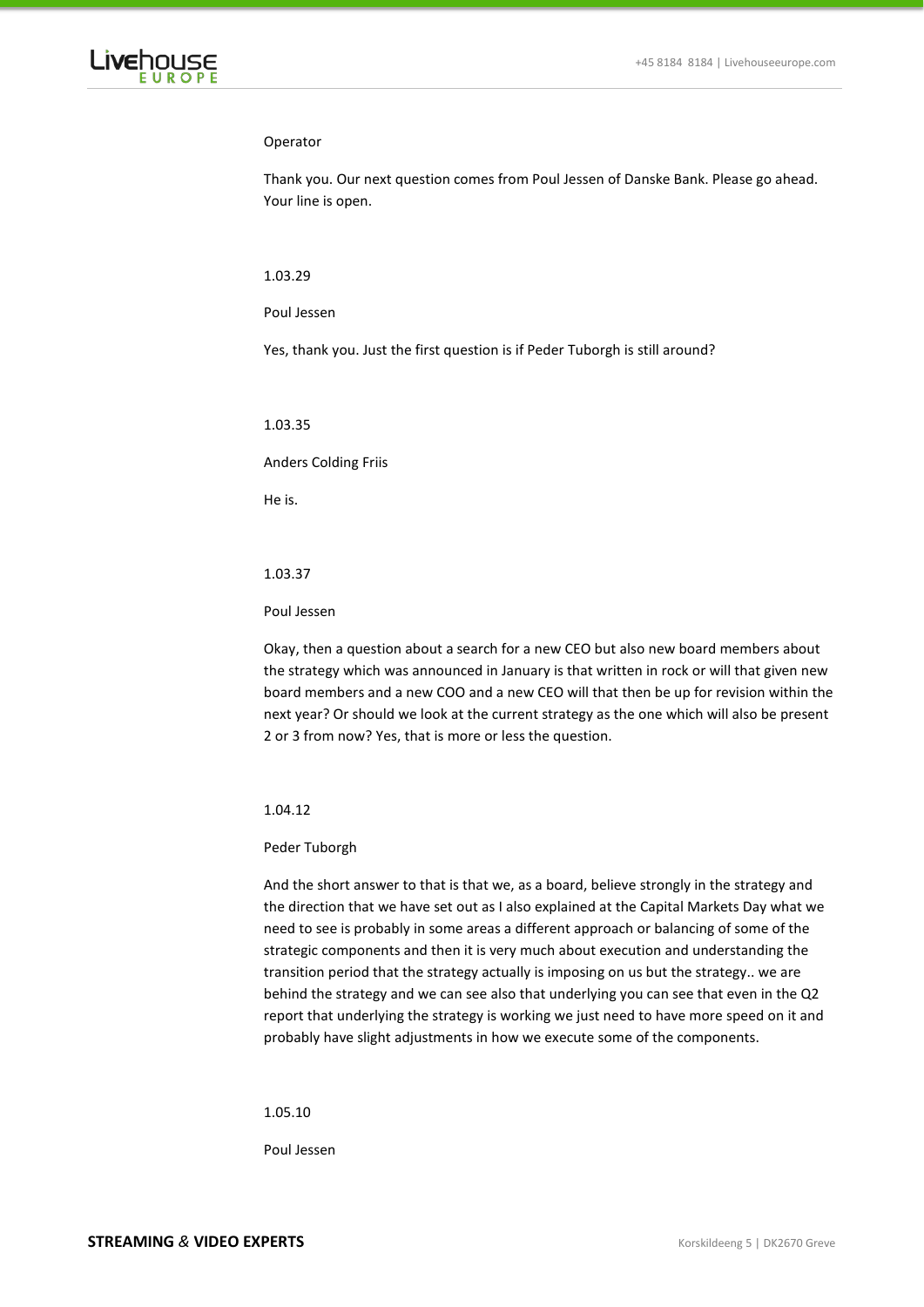

Okay, thank you and then the second question. That is more on the operation so the guidance for the second half you said that the forward integration would be skewed towards the fourth quarter. Is that distributors that will come in or is it more forward integration of buying franchisees?

1.05.29

Anders Colding Friis

Well, the short answer is it is forward integration buying franchisees. And then clearly when it comes to distributors that is bigger chunks and that is a little bit difficult for us to predict as closely time-wise but we see when it runs out but this is forward integration of franchise stores.

1.05.48

Poul Jessen

Okay, thank you.

1.05.50

Anders Colding Friis

You are welcome.

1.05.52

### Operator

Thank you. Our next question comes from the line of Mimosa Spencer from WWD. Please go ahead. Your line is open.

# 1.05.57

# Mimosa Spencer

Yeah hi there. I had a quick question about the effort that you are making to reduce the problems with the grey market in China, if you could just give us a little more colour on that. You mentioned lowering prices and increasing marketing. Also, I was wondering if you are present on any multi-brand e-commerce platform in that country? And very quickly on the decrease in the number of charms in a bracelet. You mentioned that you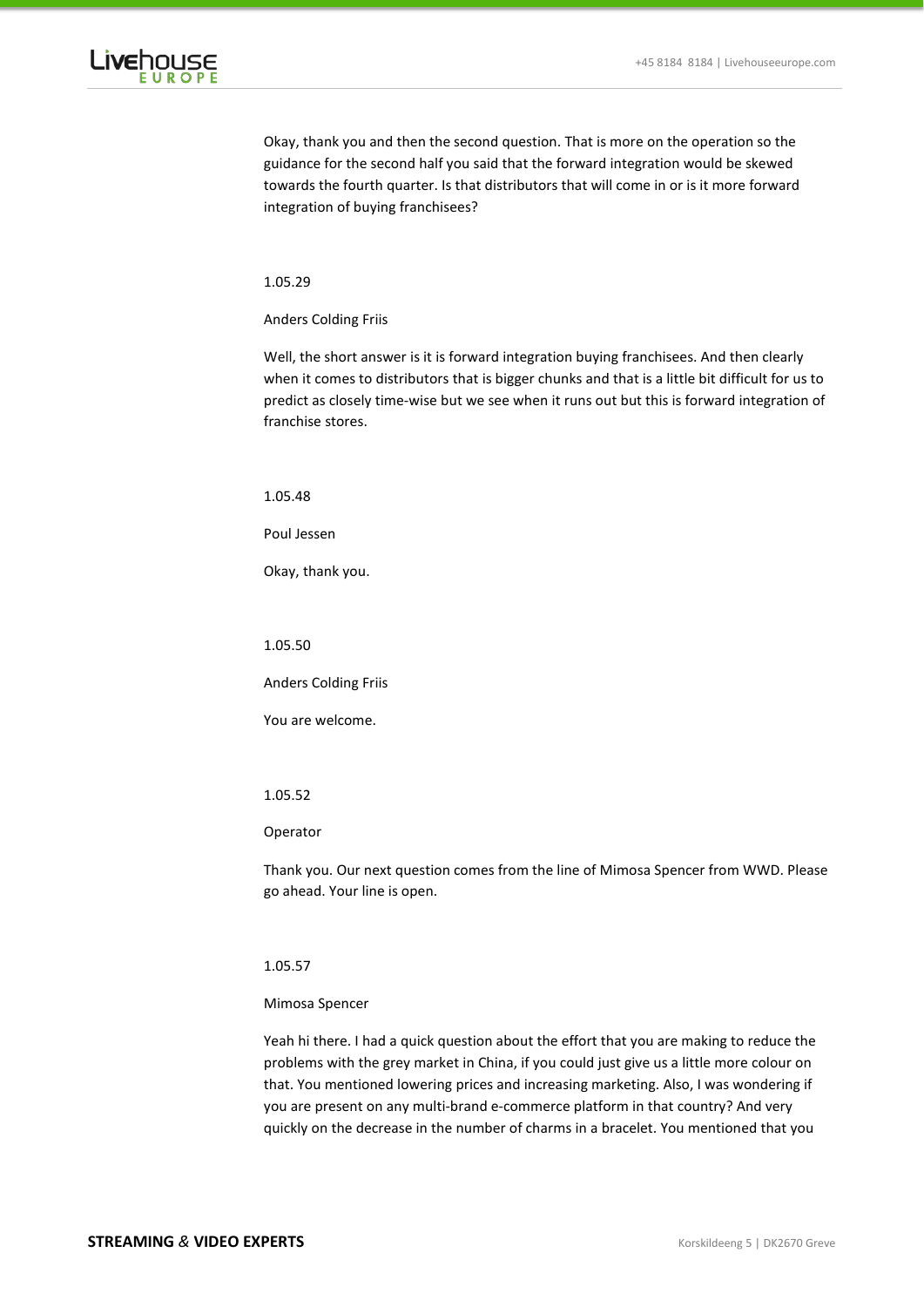

conducted a study. Did your study turn up any information like perhaps that other brands are selling charms that people are adding to your bracelet? Thank you very much.

#### 1.06.41

### Anders Colding Friis

Thank you very much for your questions. If we start with the grey market in China. Marketing is more an opportunity we saw in China to support the development in and we have actually seen that working well so it has not really anything to do with the grey market. It supports the brand overall. What we have done and we have done that methodically over a longer period of time but also in the quarter is that we have closed down and turned down on infringing online listings and closed thousands of those and that is something we will continue to do. I think the most important activity or action we have taken in terms of capping we will never remove it but capping the grey market in China is that we have lowered the prices. That is not seen in this quarter. That will be seen in Q3 because that was implemented in the month of July. And then we have when we look at multi-brand e-commerce we don't have any multi-brand e-commerce unless you see Tmall as multi-brand – and it is not, so we don't have that in China. If you say then: Are there multi-brand or any other sites? That is exactly the challenge we have with the grey market that Pandora is sold across a lot of different platforms. We only sell at this time on Tmall and through our own eSTORE in China. And then finally on the study where you asked whether there were competing platforms or competing charms which were ending up on Pandora jewellery and the answer is very simple. No, we haven't seen that.

1.08.29

Mimosa Spencer

Okay, thank you very much.

Anders Colding Friis

You are welcome.

### Mimosa Spencer

Good luck.

1.08.35

Operator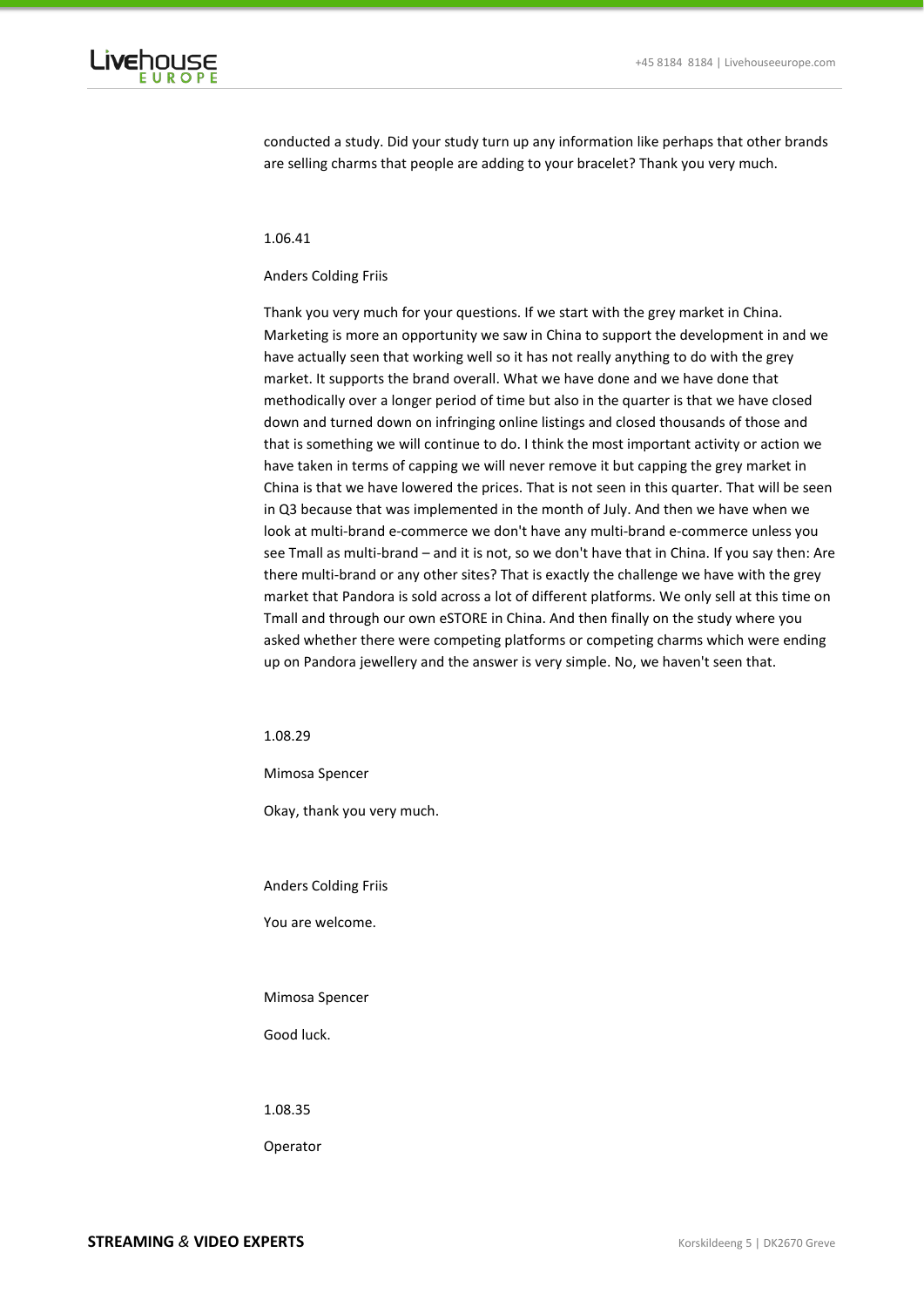

Thank you. Our next question comes from Klaus Kehl of Nykredit Markets. Please go ahead. Your line is open.

#### 1.08.42

### Klaus Kehl

Yeah, hello, a question to the guidance for the full year. You say you expect the 4-7% growth in local currencies for 2018. But if I do the math, then at least forward integration will be around 6%, new stores ought to be around 3%, then we have an impact from the like-for-like growth at group level and then there ought to be some inventory – yeah reductions. So just to get a feeling for what your thinking is, would it be fair to say that the new guidance is based on a negative like-for-like or yeah what are your comments around that?

# 1.09.27

Anders Colding Friis

Yeah, we are looking at each other, but you are welcome to answer

### 1.09.30

#### Anders Boyer

Anders will answer it in any case, no matter who – I can, this is Anders Boyer and thank you for the question, Klaus. Yeah, it obviously depends on the answer whether you look at the high end or the low end of the guidance range, but if you look at 4% then in that scenario if we end up at 4% it is probably assumed that the forward integration will be a little bit less than the DKK 1.4 billion guided. Obviously, there is always uncertainty to that number as well, but then if you in that calculation also you build in the DKK 200 million one-off in this quarter that you know about and some destocking it is probably assumed that in the second half you would have low mid-single-digit negative like-for-like in that scenario. So we came out with, on average in the first half, -3% total like-for-like and then in that low-end scenario of the range that will probably be to the tune of -5%. And then if you do the same math on the 7% range you will probably get closer to that – that implicitly means a like-for-like in the second half total like-for-like in the second half to the tune of 0.

1.10.57

Klaus Kehl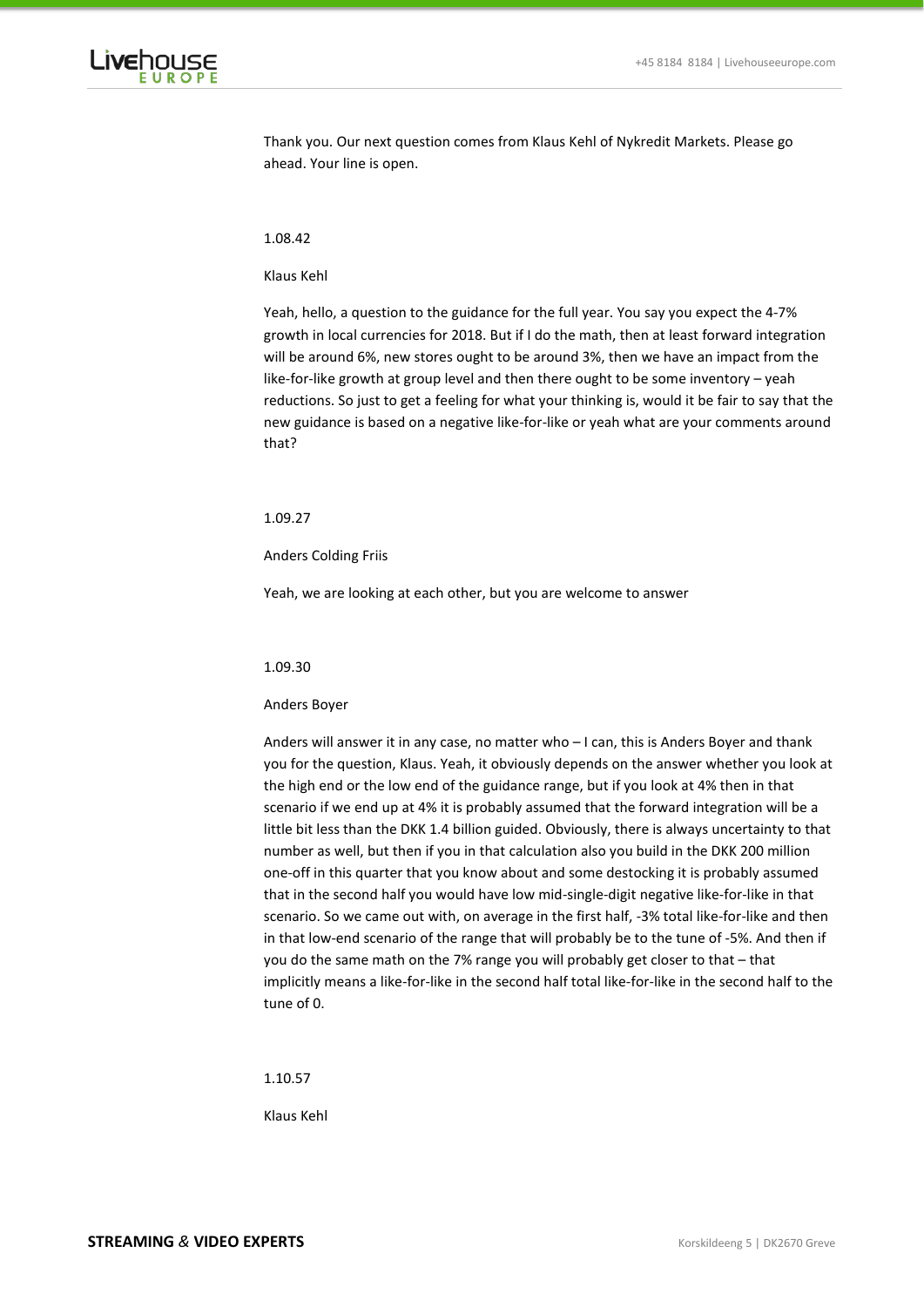

Okay and then just a follow-up. This forward integration so it means that the DKK 1.4 billion, it is not a done deal. It's yeah you need to do more acquisitions in order to reach the DKK 1.4 billion. Is that correctly understood?

# 1.11.11

### Anders Boyer

The bigger chunk is done. I think given that we are in month 8 the bigger part of the alternatives is also about exact timing. When do you actually do the closing? And take always that month, A, B or C. But the bigger part we are obviously in dialogue already etc. It is a question when do you sort of get to putting pen to paper and make the closing accounts.

### 1.11.37

Klaus Kehl

Okay, excellent, thank you very much.

## 1.11.42

### Operator

Thank you and our last question comes from the line of Hans Gregersen of Nordea. Please go ahead. Your line is open.

# 1.11.47

### Hans Gregersen

Yes, in terms of the trade overdues can you say those 8 days in terms of credit risk how big is the amount and then going back to the previous of out-of-stock. Do you have any outof-stock issues in Q3 as of now? Thank you.

# 1.12.10

### Anders Colding Friis

If we do the second one and then Anders can come back to the first. The answer is yes, we always have a bit of out-of-stock but what I said before was that actually when we look at our inventory situation and our ability to deliver we are in a very, very good state right now. I think I talked to Thomas Touborg who is head of that part of the operation the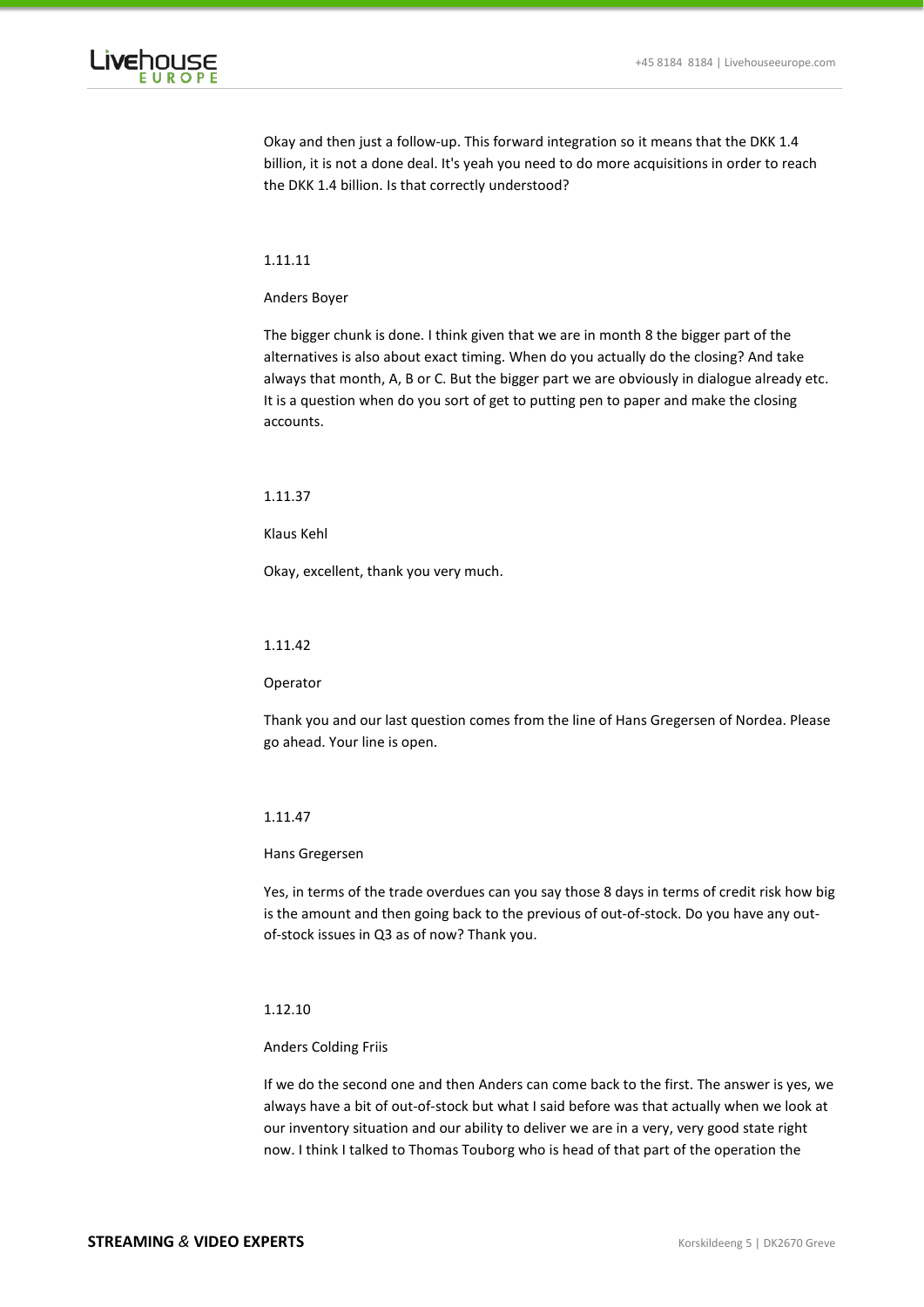

other day and he was very happy and he said that it is the best he has seen for quite a while but it doesn't mean that we don't have out-of-stock situations in individual stores and there can be one item which is a little bit delayed here and there but in total we are in a very good situation.

# 1.12.50

## Hans Gregersen

So the example you gave about another product being out of stock, Green Cat or whatever you call it, those are general out-of-stock issues you don't see anymore.

### 1.13.00

# Anders Colding Friis

No, you can say that specific issue has been solved but we had a little bit of a backlog and that is absolutely true. I think the market which was most affected by was the US where we have seen a number of reasons also a little bit low forecasting on some of the products because that is also part of it where we sad they have been affected more than anybody else. If you then ask how much has that affected the business, I would say not a lot because I think it is actually something that we are happy with in the quarter. We saw a 3% positive like-for-like number totally in the US market so we have generated a lot of traffic to our stores through the new product and the good thing is that our store staff have been able to convert people and convert them in other products and hopefully then they will come back when we get – as we now have the collection stock.

## 1.14.01

### Anders Boyer

On the other question, Hans, from the credit risk perspective we don't see a risk on the overdues that is the short answer. So it is like historically also we have had as I understand it, I am looking at my Investor Relations colleagues here – very, very low bad debt expenses and that does not change.

# 1.14.23

# Klaus Kehl

Yeah but the question was, I mean, you mentioned there were 8 days where you said 3-4 days were related to the new IT implementation so let us take 4. The simple question is: How big is the amount, those 4 days, how big is the amount equal to?